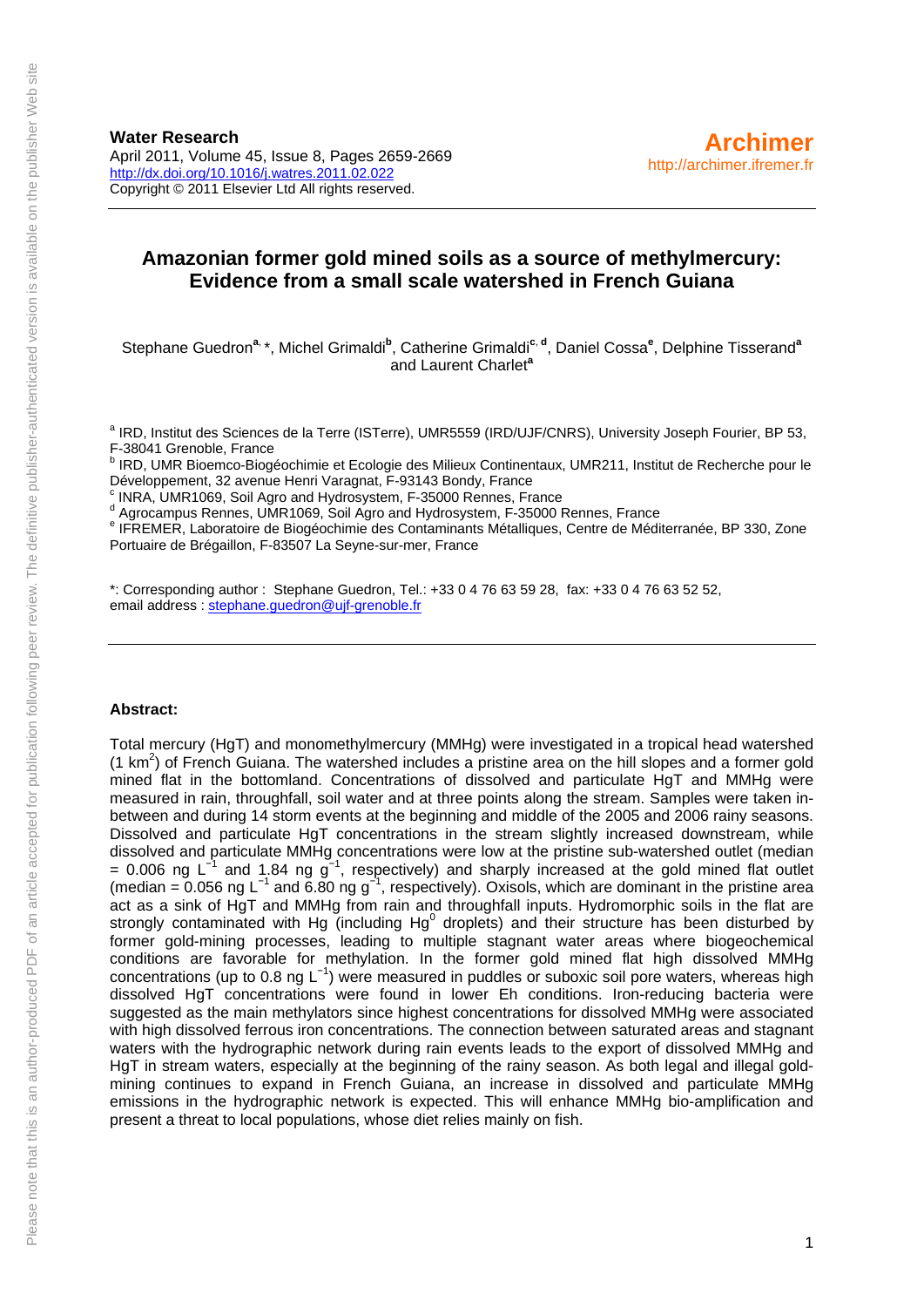#### **Highlights :**

► Mercury and monomethylmercury were investigated in a tropical head watershed of French Guiana. ► The pristine area covered by oxisol acted as a sink for both species from rain and throughfall inputs. ► Hg contaminated soils of the former gold-mining flat were identified as a source of methylmercury. ► Monomethylmercury was mainly produced at the beginning of the rainy season and released latter on. ► As gold-mining continues to expand, an enhancement of methylmercury bioamplification is expected.

**Keywords :** Mercury; Methylmercury; Tropical watershed; Gold placers; Stream water; Oxisols; Hydromorphic soils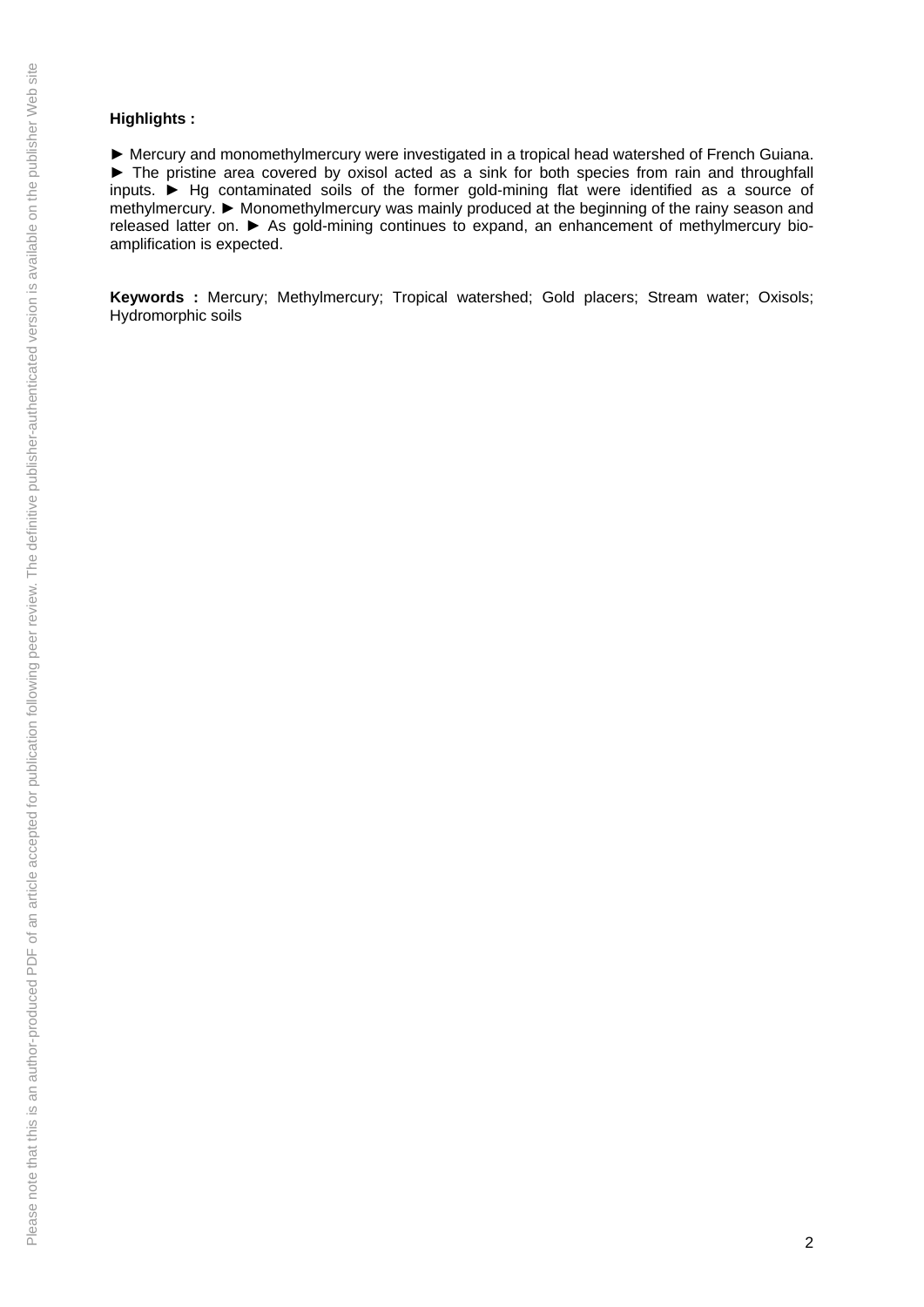## 53 **1. Introduction**

54 Mercury (Hg) contamination of Amazonian ecosystems through the use of elemental Hg for 55 gold amalgamation has been highlighted by many scientific studies (Dorea et al., 2007, 56 Lechler et al., 2000, Malm, 1998, Pfeiffer et al., 1993, Roulet et al., 1999b, Wasserman et al., 57 2003).Toxicological concerns related to high monomethyl-mercury (MMHg) concentrations 58 in Amazonian fish have been evidenced for Amerindian populations whose diet relies mainly 59 on fish (Brabo et al., 2000, Durrieu et al., 2005, Frery et al., 2001, Harper et al., 2008, 60 Porvari, 1995).

61 The main sources of MMHg have been identified in areas where oxygen content drops 62 sharply, such as river and lake sediments, as well as in lake water columns at the oxyclines 63 and in temperate flooded environments (Coquery et al., 2003, Hall et al., 2008). Amazonian 64 ecosystems combine most of the surrounding geochemical conditions favourable for Hg 65 methylation such as high temperature, high organic-matter content, abundant electron 66 acceptors (i.e., sulfate ions and ferric iron contents), and intensive microbial activities (Benoit 67 et al., 2003, Ullrich et al., 2001). Nevertheless, most studies performed in Amazonian 68 watersheds have focused on total Hg distribution in waters, river sediments and soils (Barbosa 69 et al., 2003, Dorea et al., 2007, Marchand et al., 2006, Roulet et al., 1998b) and few data are 70 available for MMHg. It is important to gain knowledge about Hg methylation in tropical 71 watersheds since correlations found between total Hg and MMHg concentrations are 72 commonly weak and related to external environmental factors, such as the chemical form of  $Hg<sup>II</sup>$ , which have a strong influence on its bioavailability for methylation (Birkett et al., 2005, 74 Lambertsson et al., 2006, Ullrich et al., 2001). The presence of elemental Hg is also an 75 important factor which must be considered in gold-mining areas, since Dominique et al. 76 (2007) have recently shown that, under experimental conditions, the presence of elemental Hg 77 droplets can enhance MMHg production.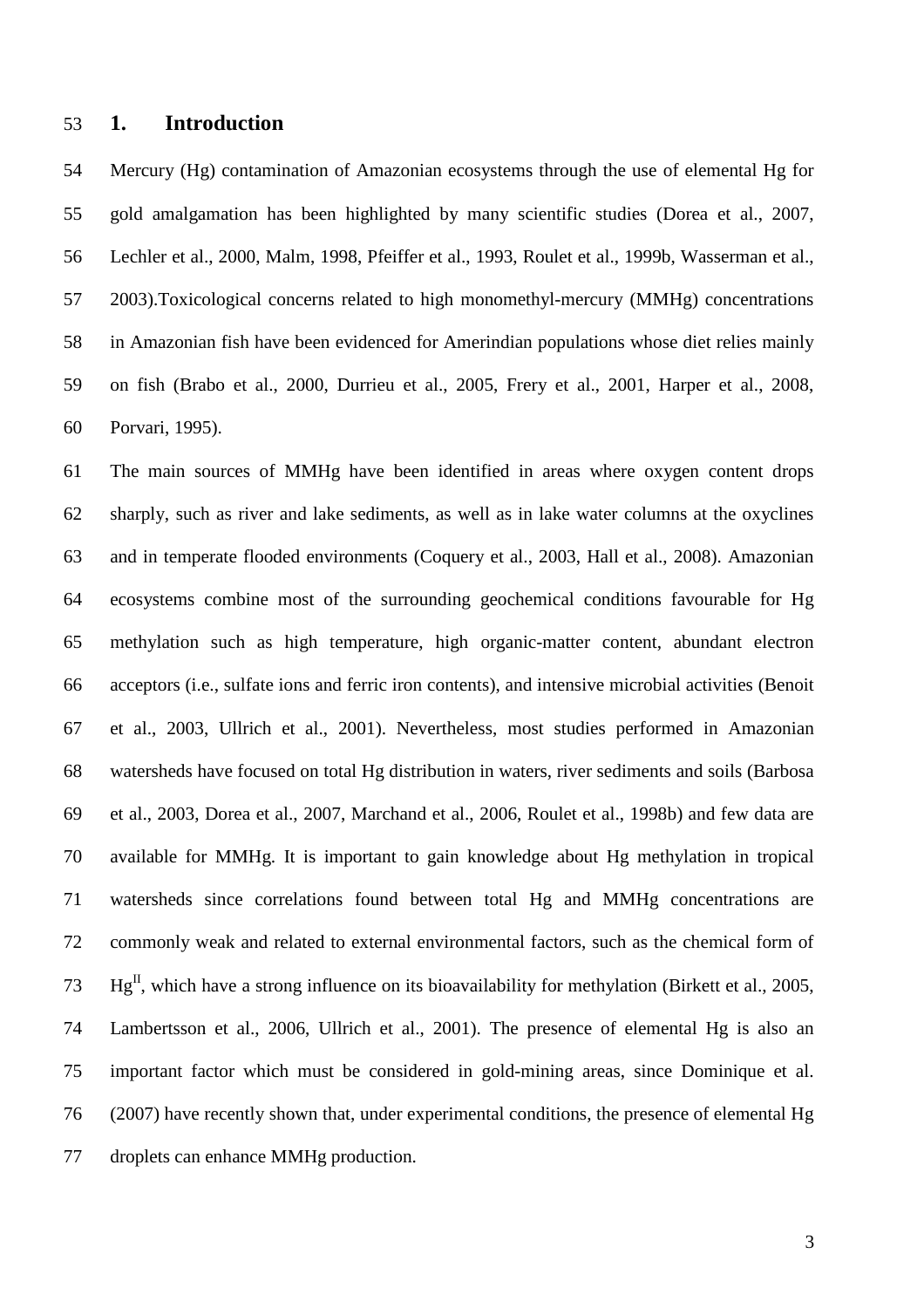78 In this study, we examined if MMHg was produced in flooded soils of a former gold mined 79 area and tested in the field the experimental findings of Dominique et al. (2007) regarding Hg 80 methylation in the presence of  $Hg^0$  droplets. We focussed on particulate and dissolved HgT 81 and MMHg outputs from a small watershed covered by tropical humid vegetation. This 82 watershed was chosen (i) because it includes a pristine area and a Hg contaminated former 83 goldmined flat, and (ii) because of its small scale (1 km²), which enables an optimal 84 understanding of Hg distribution in and between the different pedological and hydrological 85 compartments. Finally, we attempted to analyse the influence of internal (i.e., geochemical, 86 hydrological, geomorphological) and external (i.e., seasonality) determinants on Hg 87 methylation and emissions to the watershed's hydrological network.

88

89 **2. Site, material and methods** 

#### 90 **2.1 Environmental settings**

91 **Location:** The study site is the *Combat* Creek (CC) watershed, located in French Guiana, 92 South America (52°23'W, 4°35'N) (Fig. 1), covered by tropical rain forest. Its surface area is 93 approximately 1 km². The climate is tropical-humid with a mean annual rainfall of 4000 mm 94 (Barret, 2004). Precipitation mainly occurs from December to July, with May and June as the 95 wettest months.

96 **Bedrock:** The CC watershed is located in the 'Amina series' of the Guiana Proterozoic shield 97 consisting primarily of dark schist and thin sandstone (Milési et al., 1995). Vast gravel 98 deposits from ancestral rivers within the valleys contain large quantities of placer gold, 99 derived from the weathering of gold-quartz veins.

100 **Soil cover:** Soil associations of the CC watershed have been described in detail in a previous 101 publication (Guedron et al., 2009). Oxisols are developed on the hill tops and on the steep 102 upper- and middle-slopes, ultisols occur mostly on the foot-slopes, and hydromorphic soils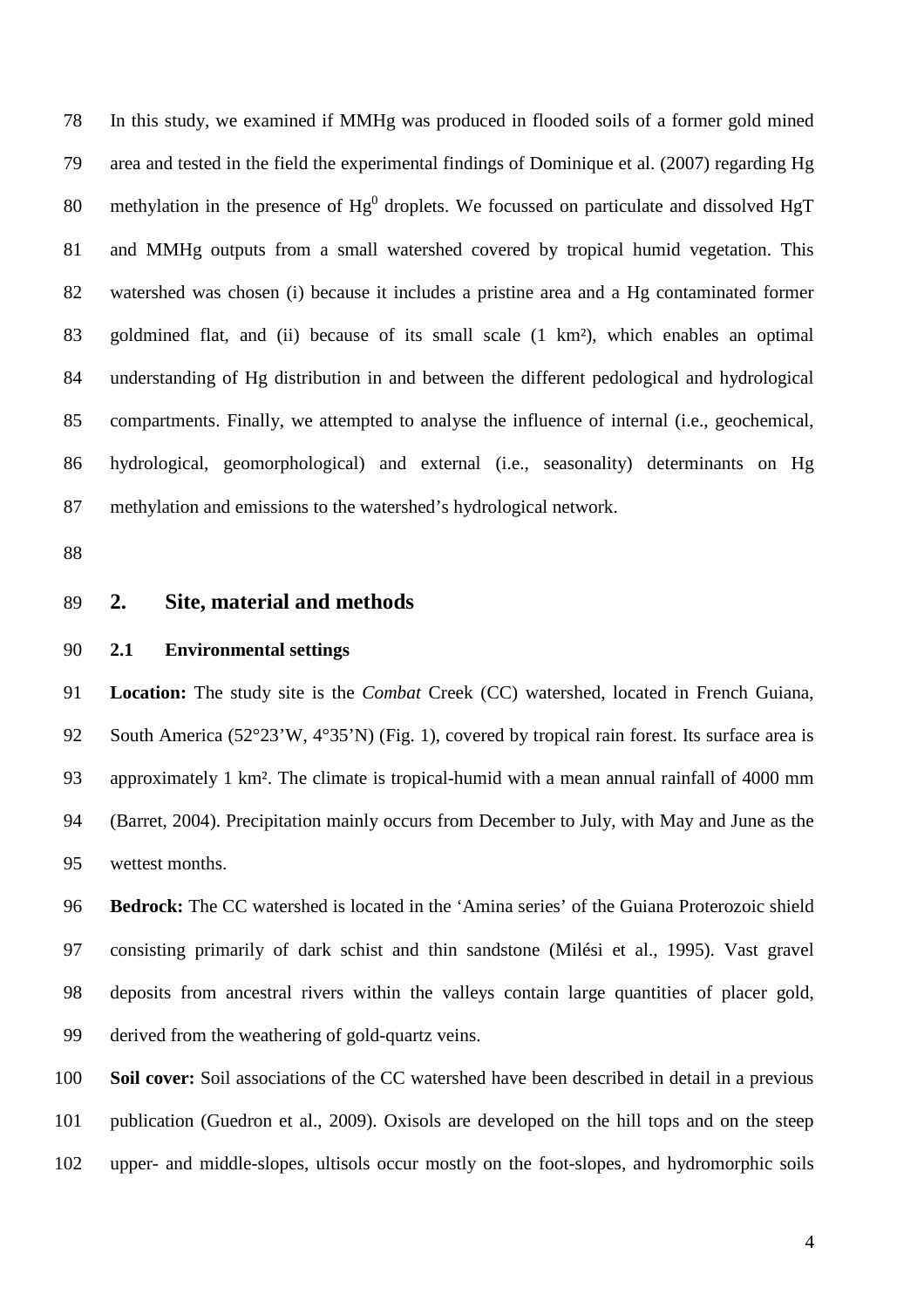103 are found in the valley referred to as "flats". A large part of the watershed was considered to 104 be pristine while in the lowland, ancient "Long Tom" sluices, gold-bearing gravel heaps and 105 elemental Hg droplets attest to the former gold-mining activities dating from the early 1950s.

106 **Hydrology:** The Combat Creek is a tributary of the *Boulanger* River (BR). The CC watershed 107 outlet exhibits a permanent discharge, in contrast to intermittent flow in upstream channels. 108 Water discharge response to rain is progressive and lasting, with a high amplitude at the 109 outlet, contrary to upstream and midstream sections, where the response is rapid and short 110 with low amplitude. Surface runoff is visible during heavy rainfalls on the steep hill slopes 111 (often between 15 and 30%). In the former gold mined flat, due to the disorganized original 112 topography, the flow is fractionated into a web of small creek tributaries and multiple 113 stagnant water zones which are not always linked to each other or connected to the 114 hydrographic network.

#### 115 **2.2 Sampling procedure**

116 Four points were monitored along the streams (Fig. 1): PS (pristine spring) is a spring (S) of 117 the CC which drains a small sub-watershed and only flows during the rainy season; MS 118 (middlestream) and CO (contaminated flat outlet) are respectively in the upstream and 119 downstream part of the former gold mined flat; BR is located on the Boulanger River, 120 upstream the confluence with the CC (Fig.1). Rain and stream waters were sampled during 121 and between fourteen rain events at the beginning  $(08<sup>th</sup>, 09<sup>th</sup>$  and  $13<sup>th</sup>$  December 2005;  $08<sup>th</sup>$ , 122 09<sup>th</sup> and 12<sup>sd</sup> December 2006) and in the middle of the rainy season (24<sup>th</sup>, 25<sup>th</sup>, 27<sup>th</sup> and 30<sup>th</sup> 123 May 2005;  $18^{th}$ ,  $20^{th}$ ,  $21^{st}$  and  $25^{th}$  June 2006). In addition, several superficial stagnant water 124 areas of the former gold mined flat were sampled, as well as the hydromorphic soil's pore 125 waters. Metacrylate-lined rain gauges were set up close to each sampling point to measure 126 rain fall under forest cover and to collect throughfall samples after each rain event. At the 127 pristine spring, an additional rain gauge was set up outside the forest cover to collect rain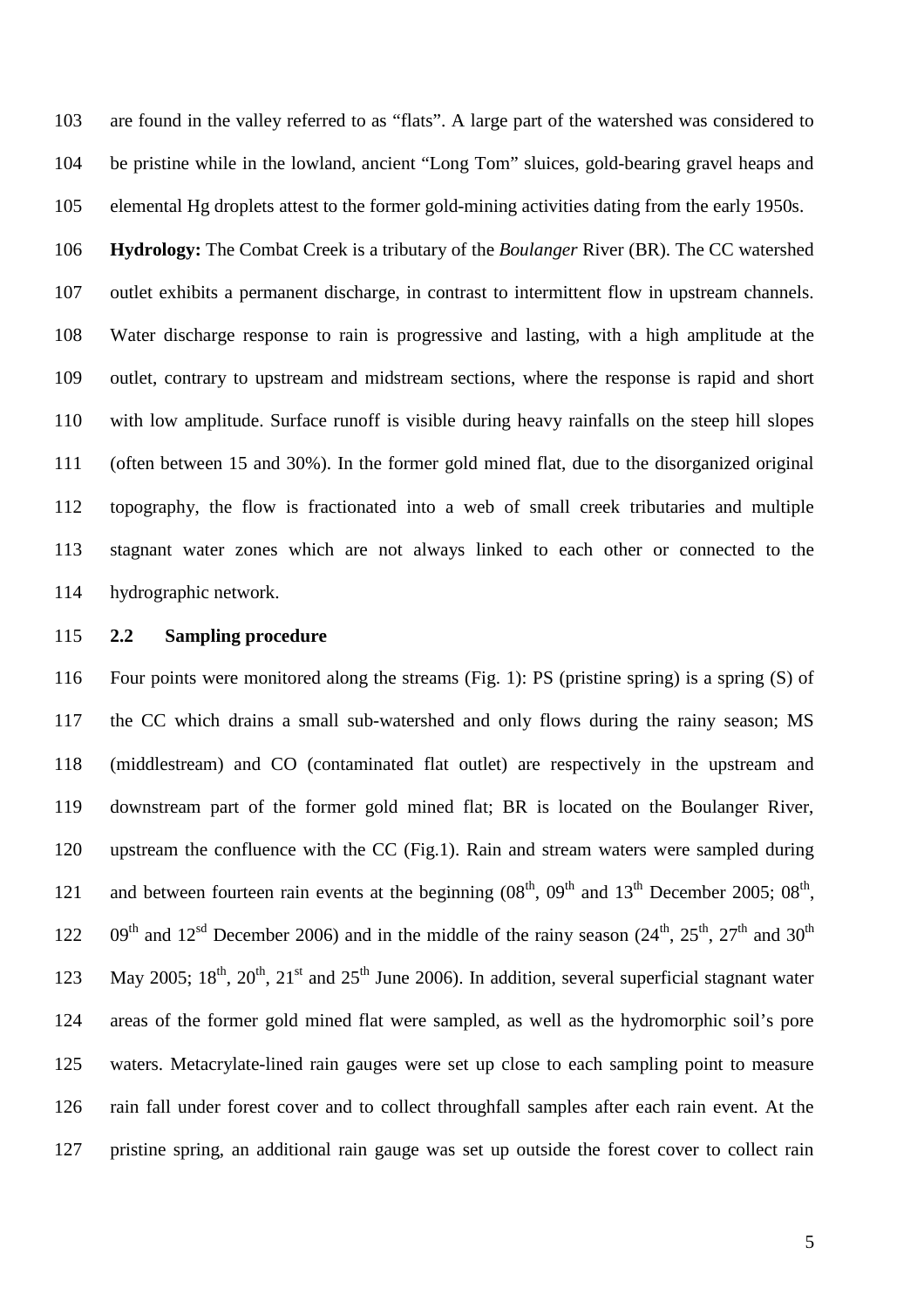128 samples. The creek flow was gauged using a C2  $\text{OTT}^{\circledast}$  current meter set, a mobile decameter 129 and vertical ladders, as described by Herschy (1995). Mercury specific fluxes were calculated 130 using discharge and Hg concentration data obtained during and between rain events, and 131 considered the surface area of upstream watersheds.

132 On the CC watershed, soil profiles next to PS, MS and CO were sampled systematically along 133 toposequences (Fig. 1). The toposequences next to the MS and CO reached the gold-mined 134 flats. Soil samples were collected, every 10 or 20 cm depths, down to 1 to 2 meters, using an 135 auger. All soil samples were collected in sterile plastic bags.

136 Water sample collection and treatment were performed using ultra-clean techniques (Cossa et 137 al., 2000). All materials in contact with samples were acid-washed (5 days in 20% HNO<sub>3</sub> v/v, 138 then 3 days in HCl 10 % v/v) and rinsed several times with demineralized water (Milli-Q®) 139 before use. Polyethylene gloves were used for handling operations. Clean Teflon® (FEP) 140 bottles were stored in double polyethylene bags until use. Aliquots for total dissolved mercury 141 ( $(HgT)_D$ ) and dissolved methylmercury ( $(MMHg)_D$ ) analysis were collected in FEP bottles 142 and acidified (HCl 0.5 % v/v, Millipore Seastar) after filtration on 22-mm-filters (0.45  $\mu$ m 143 Sterivex<sup>®</sup>-HV) (Parker et al., 2005). Dissolved Organic Carbon (DOC) samples were stored in 144 Pyrex<sup>®</sup> bottles (previously heated at 500°C) and acidified (HCl 1 % v/v, Millipore Seastar) 145 after filtration (0.45  $\mu$ m Sterivex®-HV). Total particulate mercury ((HgT)<sub>P</sub>) and 146 methylmercury ( $(MMHg)$ <sub>P</sub>) samples were obtained by filtration on 47-mm-diameter filters 147  $(0.45 \mu m)$  hydrophilic - LCR Teflon<sup>®</sup>) (Cossa et al., 1996). All samples for major elements 148 were filtered (0.45  $\mu$ m PVDF). Samples for cations analysis were acidified (HNO<sub>3</sub> 2 % v/v, 149 Seastar), and samples for anion analysis were stored in polyethylene bottles and frozen until 150 analysis. Particulate Organic Carbon (POC) samples were obtained through filtration (0.7 um 151  $GF/F^{\circledR}$ , Whatman).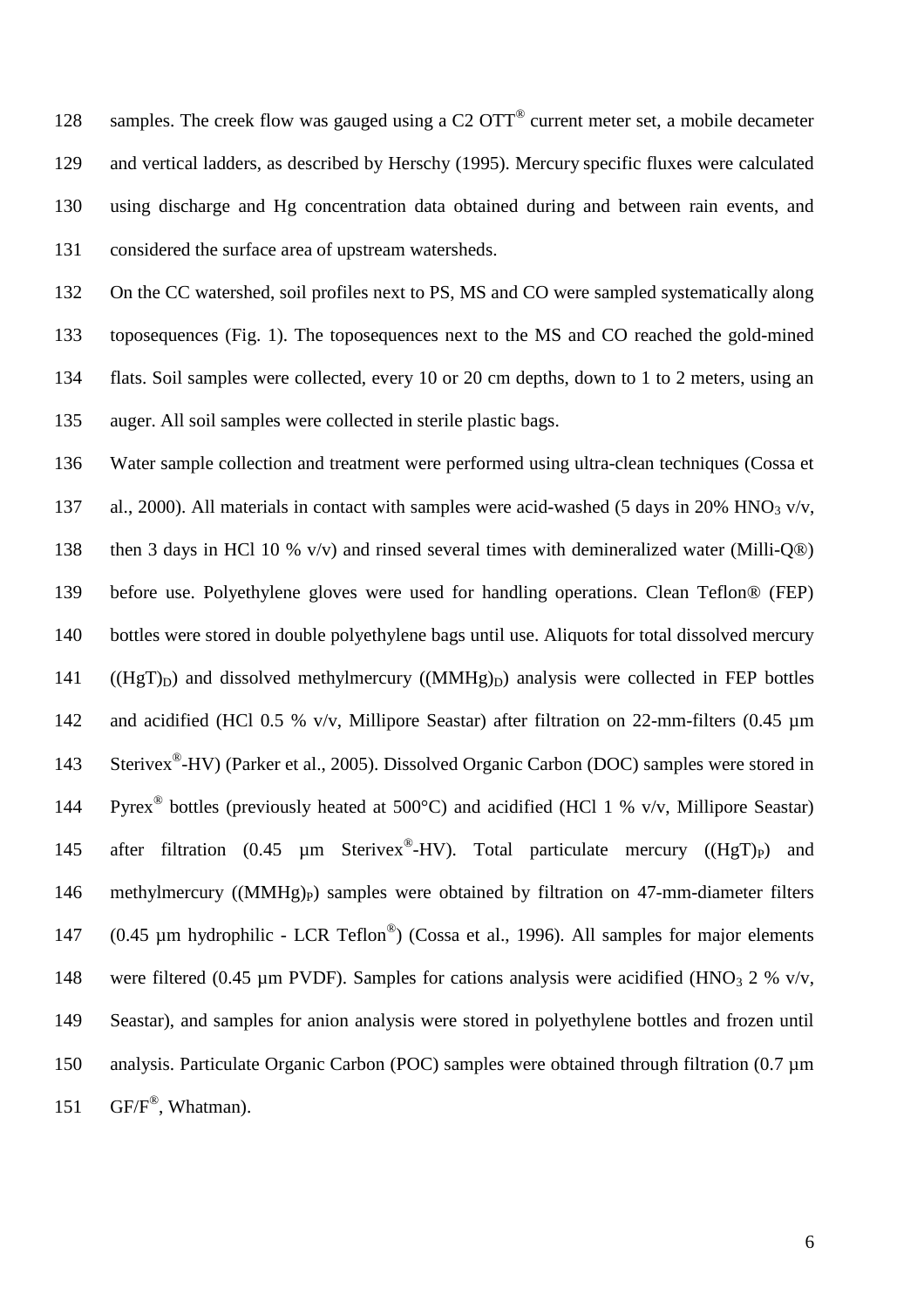152 Interstitial soil waters were sampled using Milli- $Q^{\circledast}$  rinsed microporous polymer tube 153 samplers (Rhizon® SMS, Rhizosphere Research Products). The samplers were placed on the 154 CC bank between the stream sampling points. One interstitial soil water profile was sampled 155 using dialysis membrane techniques (metacrylate peeper) with a 0.45 µm HAWP membrane. 156 The peeper was first acid washed as described above, then filled with Milli- $Q^@$  water and 157 degassed with Hg-free nitrogen during a 15-day period. The peeper was placed in a 158 hydromorphic soil from the former gold mined flat for 15 days for osmotic equilibration. The 159 Eh profile was monitored several centimeters away from the peeper on the last day of 160 equilibration just before the removal of the peepers. The sulfide-accumulating zone (SAZ) 161 was identified with sulfide-sensitive sellotape (fixed on the peeper), through the formation of 162 a surface darkening Ti-S complex (Jezequel et al., 2007). Aliquots for  $(MMHg)_{D}$ , DOC, 163 anions, sulfides and  $(Fe^{II})$  analysis were sampled in peeper cells every 3 cm and stored as 164 previously described.

#### 165 **2.3 Analytical measurements**

166 **Soil analysis:** Soil samples were freeze-dried, sieved, and the fraction < 2 mm was crushed to 167 grain size smaller than 63 µm for Hg analysis. Total Hg concentrations ([HgT]) were 168 determined by atomic absorption spectrophotometry after dry mineralization and gold 169 amalgamation with an automatic mercury analyser (Altec, Model AMA 254) with a relative 170 precision of  $\pm$  10 % (Roos-Barraclough et al., 2002). Concentrations obtained for repeated 171 analyses of certified reference materials (CRM) never exceeded the range of concentration 172 given for standards CRM 7002 (0.09  $\pm$  0.012 µg g<sup>-1</sup> - Czech Metrological Institute) and 173 MESS-3 (0.091  $\pm$  0.008 µg g<sup>-1</sup> - National Research Council of Canada). The analytical quality 174 was assured by analyzing every sample twice. Typically, the measurement error is usually 175 about 5% and always below 10%. The detection limit, defined as three times the standard 176 deviation of the blank (SD<sub>blk</sub>), was 0.005 ug  $g^{-1}$ .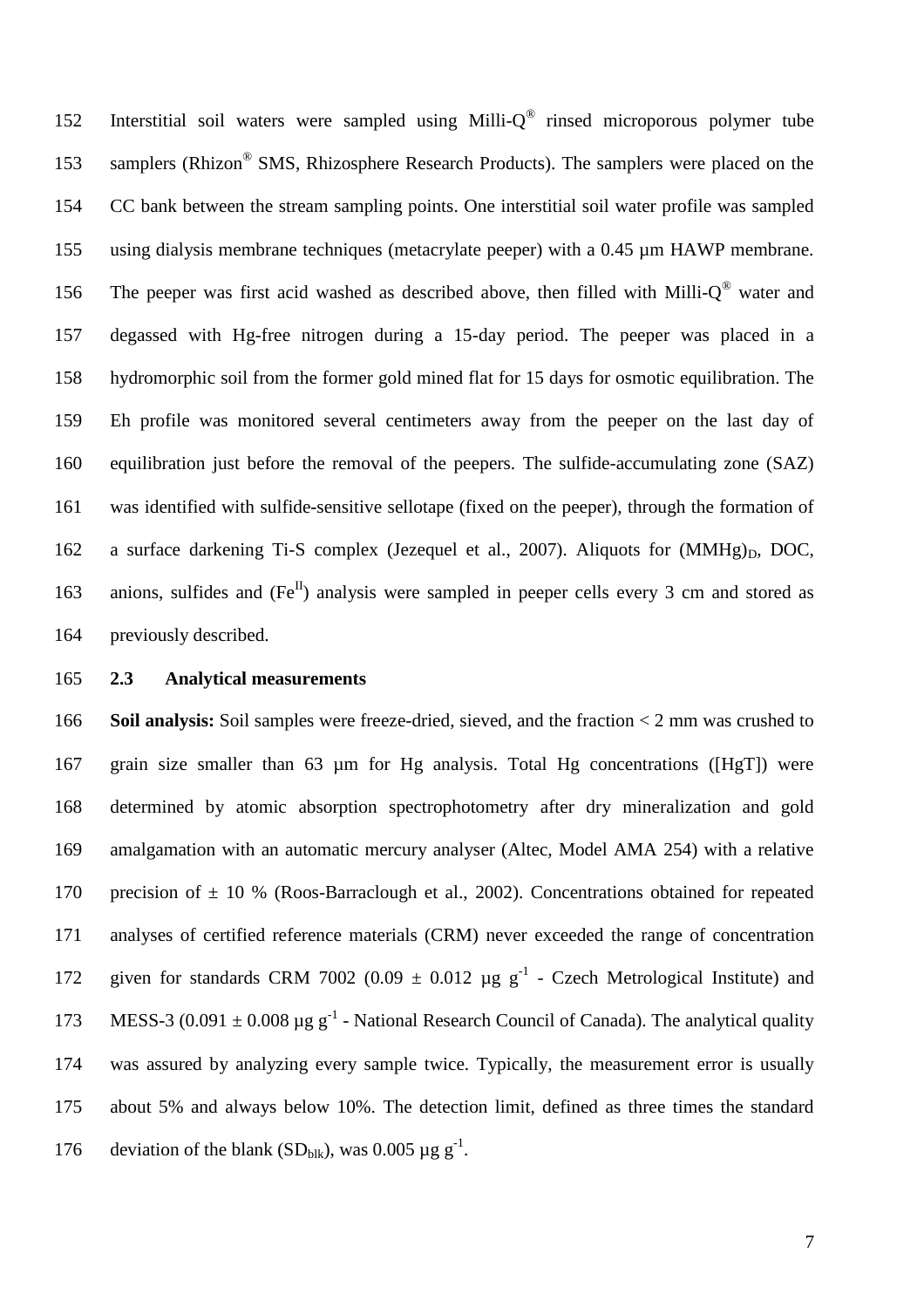177 **Water analyses:** Samples were analysed for  $[(HgT)_D]$  and  $[(HgT)_P]$ ,  $[(MMHg)_D]$  and 178 [(MMHg)<sub>P</sub>] by cold vapor atomic fluorescence spectrometry (CVAFS) after conversion of all 179 mercury species into  $Hg^0$  (Bloom et al., 1988) followed by detection using a Tekran<sup>®</sup> (Model 180 2500) mercury detector. The principles of the methods used originate from the Bloom and 181 Fitzgerald (1988) gold amalgamation method for  $(HgT)_D$ , from the Liang et al. (1994) 182 ethylation method for  $(MMHg)_P$  and from the Tseng et al. (1998) hydruration method for 183 (MMHg)<sub>D</sub> modified by Cossa et al. (2009). (HgT)<sub>P</sub> was performed after HCl/HNO<sub>3</sub> digestion 184 (10h at 70°C) in PFA Teflon reactors (Coquery et al., 1997). The detailed procedures are 185 described elsewhere (Cossa et al., 2003, Cossa et al., 2002). These quantifications were 186 performed after checking for possible interference with the internal spikes (Coquery et al., 187 2003). The accuracy of analyses was checked using the CRM ORMS-3 (National Research 188 Council of Canada) for  $(HgT)_D$ , CRM 7002 for  $(HgT)_P$  and CRM ERM-AE670 (IRMM -189 European Commission) for  $(MMHg)_D$  and  $(MMHg)_P$ . Analytical quality was assured by 190 triplicating several samples, and the measurement error usually was approximately 10 % and 191 always below 15% for  $[(HgT)_D]$ ,  $[(HgT)_P]$ , and  $[(MMHg)_D]$  and always below 30 % for 192 [(MMHg)<sub>P</sub>]. The detection limits (3SD<sub>blk</sub>) were 0.01 ng L<sup>-1</sup> for (HgT)<sub>D</sub>, 0.004 ng L<sup>-1</sup> for 193 (MMHg)<sub>D</sub>, and 0.05 ng g<sup>-1</sup> for (MMHg)<sub>P</sub>. Dissolved chloride, sulfate and nitrate ([Cl<sup>-</sup>], [SO<sub>4</sub><sup>2-</sup>] 194 and [NO<sub>3</sub><sup>-</sup>]) were determined using ionic chromatography (Dionex, model CD20). Dissolved 195 reduced iron ( $[Fe^{II}]$ ) and sulfide  $([S^{II}])$  were measured in the field with a Hach® (model 196 DR/850) spectrometer (methods 8146 and 8131 for  $[Fe^{II}]$  and  $[S^{II}]$ , respectively). [DOC] was 197 determined using a Non Dispersive Infra-Red CO<sub>2</sub> spectrometer (NDIR, Shimatzu®) after 198 humid oxidation in a sodium persulfate solution at 100°C. [POC] was determined by dry 199 combustion of GF/F filters, using a Fisons 1500 CHN autoanalyser. Detection limits  $(3SD_{h1k})$ 200 were 0.06 and 0.05 mg L<sup>-1</sup> for [SO<sub>4</sub><sup>2</sup>] and [NO<sub>3</sub>], 0.01 mg L<sup>-1</sup> for [Fe<sup>II</sup>] and [S<sup>II</sup>], and 0.2 mg 201  $L^{-1}$  for [DOC]). Eh, pH and conductivity were performed in situ using a Sentron Eh meter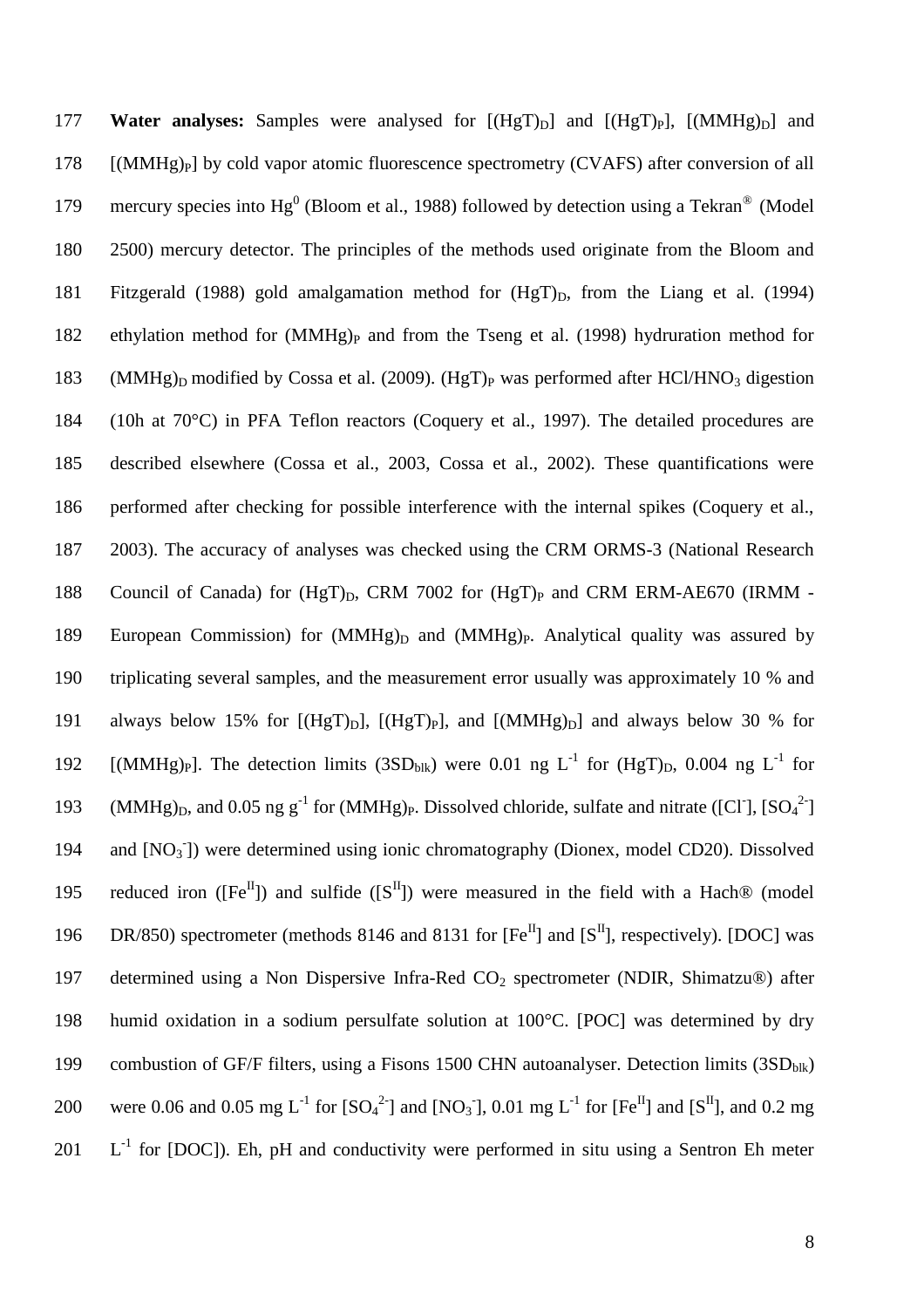202 (model, Argus with probe 67597), a WTW pH meter and a conductimeter (model 340i), 203 respectively.

#### 204 **2.4 Use of chloride as hydrological index**

205 Chloride (CI) was used as a hydrological index to trace the proportion of mixing in the stream 206 between recent water, generally surface runoff characterized by low [Cl<sup>-</sup>] close to throughfall 207 concentrations, and old water, corresponding to subsurface runoff or deep groundwater with 208 typically higher [Cl<sup>-</sup>] (Christophersen et al., 1990, Grimaldi et al., 2004, Peters et al., 1998, 209 Soulsby et al., 2007). The [Cl<sup>-</sup>] increase between both hydrological compartments is due to 210 evapo-transpiration related to the residence time of water in the soil. Cl was thus used as a 211 conservative element to compare the behaviour of the various Hg species.

#### 212 **2.5 Statistical treatment**

213 Since most geochemical data were not normally distributed, we have listed in tables: the 214 mean, the median and the standard error of the mean (SEM), and as suggested by Webster 215 (2001), the 6 following parameters (supplementary data): the mean, the standard error of the 216 mean (SEM), the median,  $25<sup>th</sup>$  percentiles ( $25<sup>th</sup>$  perc.),  $75<sup>th</sup>$  percentiles ( $75<sup>th</sup>$  perc.) and the 217 number of observations (N). We also used non-parametric tests, the Mann-Whitney rank sum 218 test (*U* test), or the Kruskal-Wallis one way analysis of variance on ranks (*H* test), to compare 219 two, or more than two sets of data, respectively, and pairwise multiple comparison according 220 to Dunn's method to isolate the set or sets that differed from the others. Correlation 221 coefficients (R) and P values (P) are reported. All statistical analyses were performed using 222 Sigmastat<sup>®</sup>.

223

| 3.<br><b>Results</b><br>224 |  |
|-----------------------------|--|
|-----------------------------|--|

225 **3.1 Total Hg in soils**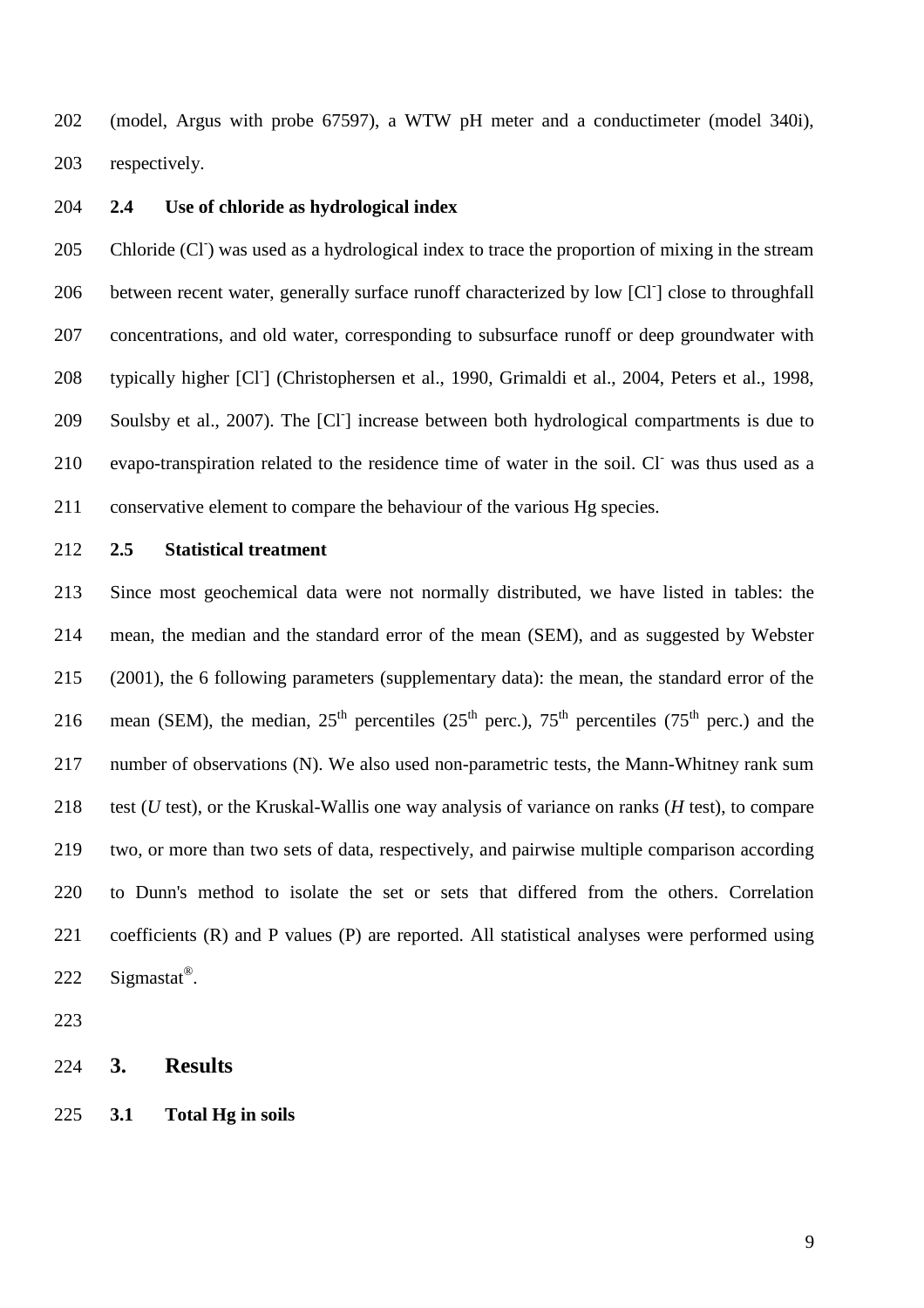226 On the slopes of the pristine part of the watershed, soil [HgT] globally decreased from oxisols 227 to ultisols (Tab. 1), but the difference was statistically significant (*t* test, P <0.001) only for 228 the deeper layers (> 0.5m), because [HgT] rapidly decreased with depth in the ultisols. Soil 229 surface layer [HgT] significantly increased (*U* Test, P=0.006) from the pristine to the former 230 gold mine flat soils (by a factor between 2 and 4 for the median values), up to a [HgT] 231 maxima of 5.47  $\mu$ g g<sup>-1</sup>. [HgT] were highly variable over short distances and with depth in the 232 former gold mined flat.

233

# 234 **3.2 Total Hg in stream and rain waters**

235 A global increase in total Hg concentrations (Tab. 2) in the CC stream waters was observed 236 between the pristine spring (PS) and the contaminated flat outlet (CO).  $[(HgT)_P]$  and  $[(HgT)_D]$ 237 significantly increased downstream (*H* test, P< 0.001) from PS to CO. On the contrary 238 [(HgT)<sub>P</sub>] and  $[(HgT)_D]$  were not significantly different between CO and BR.  $[(HgT)_D]$  were 239 higher in both throughfall and rain waters than in stream waters at PS and MS (*U* test, 240 P<0.001), and were in the range of  $[(HgT)_D]$  measured at (Tab. 2 and 3 and Fig. 2). 241 Conversely, [Cl<sup>-</sup>] were higher in stream waters at PS than in throughfall and rain waters (*H* 242 test,  $P < 0.001$ ) due to the residence time in soil. Downstream, [CI<sup>-</sup>] increased at CO, fed by 243 older waters than the outlet of the pristine sub-catchment.

244 Most of the total Hg measured in the stream was bound to suspended particles with log 245 partitioning coefficients  $(log K<sub>D</sub>=log[(HgT)<sub>P</sub>]$ -log[ $(HgT)<sub>D</sub>$ ]) ranging from 3.8 to 8.3, with a 246 median value of 5.9. HgT was not specifically associated with suspended organic particles 247 since no correlation was observed between  $[(HgT)<sub>P</sub>]$  and  $[POC]$ .

248 Seasonal variations for total Hg concentrations were noticeable at MS and CO. At PS, the 249 absence of discharge at the beginning of the rainy season precluded water sampling and 250 seasonal comparison.  $[(HgT)<sub>p</sub>]$  at CO were lower during the rain events at the beginning of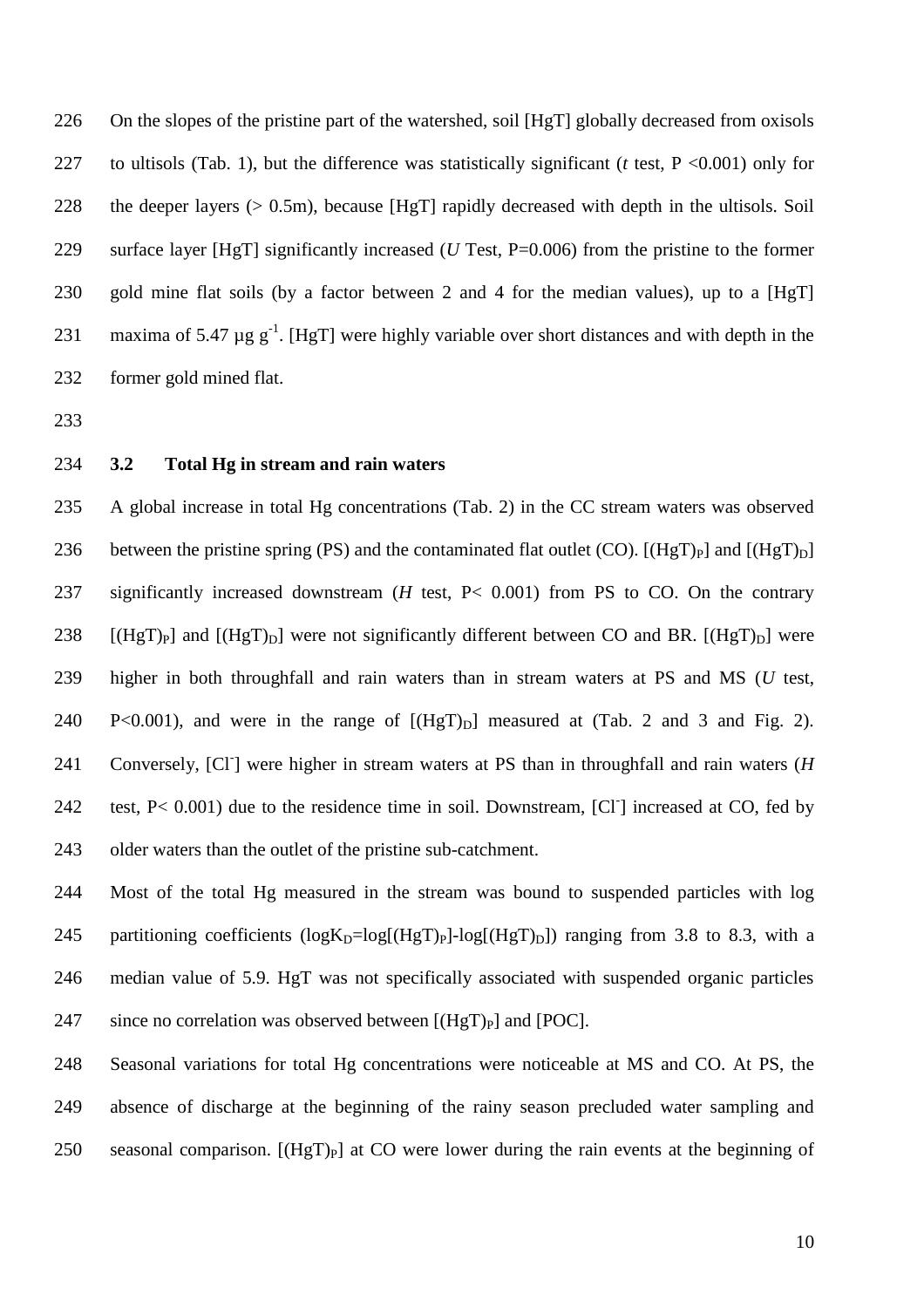251 the rainy season than those in the middle (*U* test, P< 0.05; respective medians of 1.01 and 252 0.77  $\mu$ g g<sup>-1</sup>). [(HgT)<sub>D</sub>] at MS and CO were higher at the beginning of the rainy season than 253 later in the season ( $U$  test, P<0.05) (Fig. 2). At the same time, [Cl<sup>-</sup>] decreased between the 254 beginning and the middle of the rainy season (U test, P<0.05) due to the progressive renewal 255 of soil waters and/or to the increase of surface water runoff in relation with intense rain events 256 and to soil water saturation.



## 258 **3.3 Methylmercury in stream and rain waters**

259 The mean [MMHg]/[HgT] ratios in stream waters equalled 2 % and 1 %, for the particulate 260 and dissolved phases, respectively. For total Hg, a large downstream increase was observed 261 for MMHg concentrations between the pristine sub-watershed and the contaminated flat (Tab. 262 2).  $[MMHg<sub>p</sub>]$  were similar at PS, MS and BR but higher at CO (*H* test, P<0.001), with a 3 263 times median increase between PS and CO.  $[(MMHg)_D]$  measured at PS and MS were very 264 low, often under the detection limit  $(<0.004$  ng L<sup>-1</sup>), but significantly increased at CO (*H* test, 265 P< 0.001), with a high variability.  $[(MMHg)_D]$  at BR ranged between the concentrations 266 measured at PS, MS, and CO. In rain samples,  $[(MMHg)_D]$  were not significantly different 267 than those in throughfalls, however, both were a slightly larger than the concentrations 268 measured in PS stream waters (Tab. 3).

269 MMHg had a strong affinity for particulate organic matter since log partitioning coefficients  $270$  (logK<sub>D</sub>=log[(MMHg)<sub>P</sub>]-log[(MMHg)<sub>D</sub>]) were high (between 7.4 and 9.5), and [(MMHg)<sub>P</sub>] 271 measured at CO were correlated with [POC]  $(R = 0.457, P < 0.05, N = 24)$ . [(MMHg)<sub>P</sub>] 272 monitored at CO were lower at the beginning than in the middle of the rainy season (*U* test, 273 P< 0.001; respective medians of 12.26 and 5.59 ng  $g^{-1}$ ), as opposed to  $[(MMHg)_D]$  which was 274 highly variable but globally higher (*U* test, P< 0.001) at the beginning of the rainy season than 275 in the middle.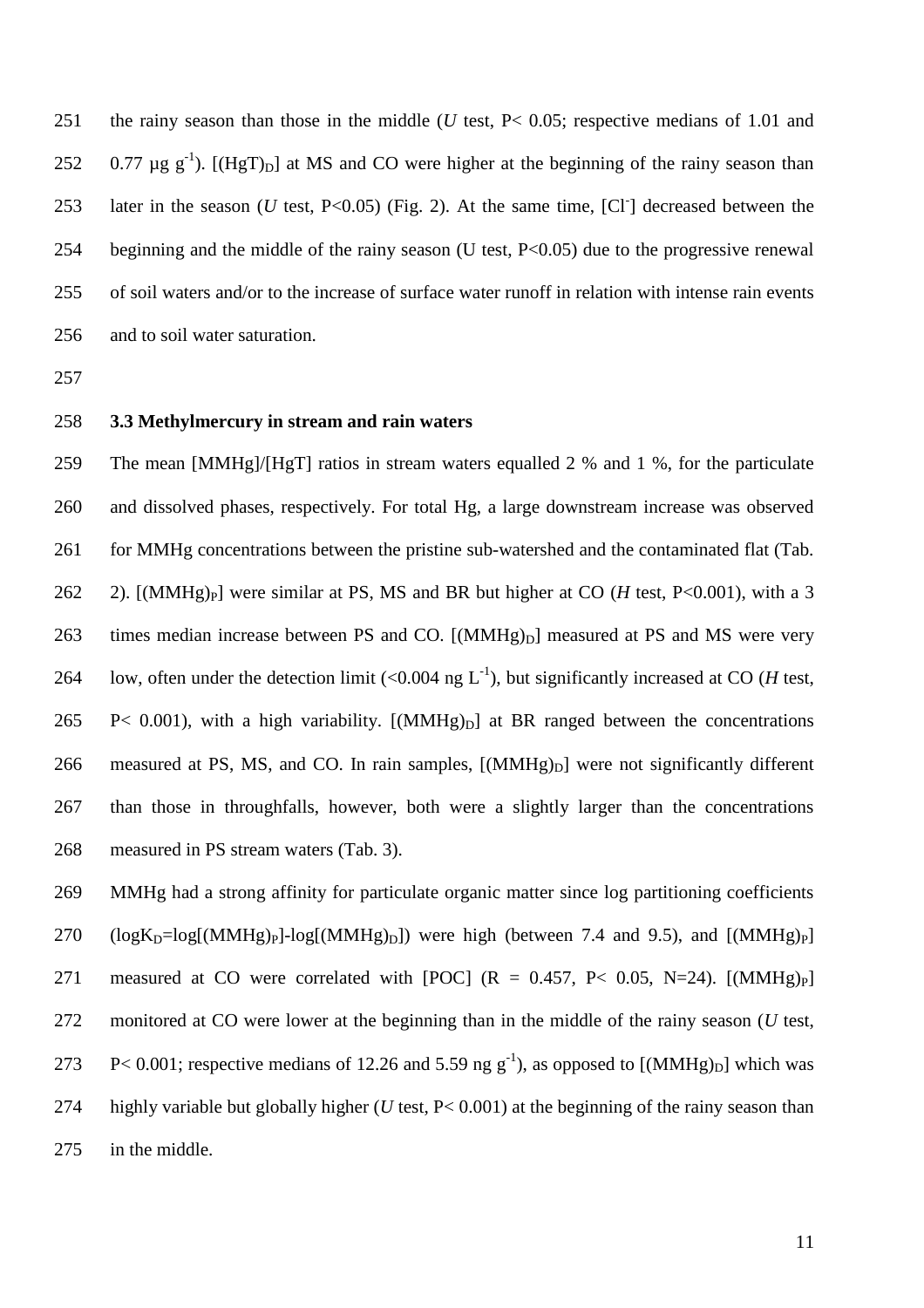#### 277 **3.4 Dissolved total and methyl mercury in soil waters of the gold mined flat**

 $278$  [(MMHg)<sub>D</sub>] measured in various locations of the former gold mined flat area largely exceeded 279 those measured in the pristine area for both overlying and subsurface soil pore waters (Tab. 3, 280 Fig. 3). The highest  $[(MMHg)_D]$  were related to slightly negative or positive Eh values and 281 high  $[Fe^{II}]$ . They also were associated with pH values between 5 and 6, while pH values 282 measured in stream waters ranged from 4 to 5. High  $[(HgT)_D]$  also were found in these soil 283 waters, especially with low Eh conditions and high  $[Fe^{II}]$  (Fig. 3); however, no relation was 284 observed between  $[(HgT)_D]$  and  $[(MMHg)_D]$ .

285 Figure 4 illustrates a complete vertical profile of  $[(MMHg)_D]$  for both overlying and pore 286 waters of a disorganized hydromorphic soil of the flat, sampled near an ancient sluice at the 287 beginning of the rainy season. In this profile,  $[(MMHg)_D]$  were low in the pore water and 288 sharply increased in the overlying water. High  $[(MMHg)_D]$  were found in the upper part of the SAZ where the Eh increased, and above the SAZ where  $[Fe^{II}]$  sharply increased.

290 Both median  $[(MMHg)_D]$  and  $[(HgT)_D]$  in overlying soil and pore waters were higher at the 291 beginning of the rainy season (0.27 ng  $L^{-1}$  and 4.27 ng  $L^{-1}$ , for (MMHg)<sub>D</sub> and (HgT)<sub>D</sub>, 292 respectively) than in the middle of the rainy season  $(0.11 \text{ ng } L^{-1}$  and 1.60 ng  $L^{-1}$ , for 293 (MMHg)<sub>D</sub> and (HgT)<sub>D</sub>, respectively - *H* test, P<0.01).

294

## 295 **4. Discussion**

#### 296 **4.1 Oxisols as a sink of total mercury and methylmercury in the pristine area**

297 In the pristine area of the CC watershed, the decreasing  $[(HgT)_D]$  with increasing [Cl] found 298 between rain or throughfall waters and the stream (Fig. 2) is due to the adsorption of Hg on 299 oxisol components during water percolation. The strong adsorption capacity of oxisols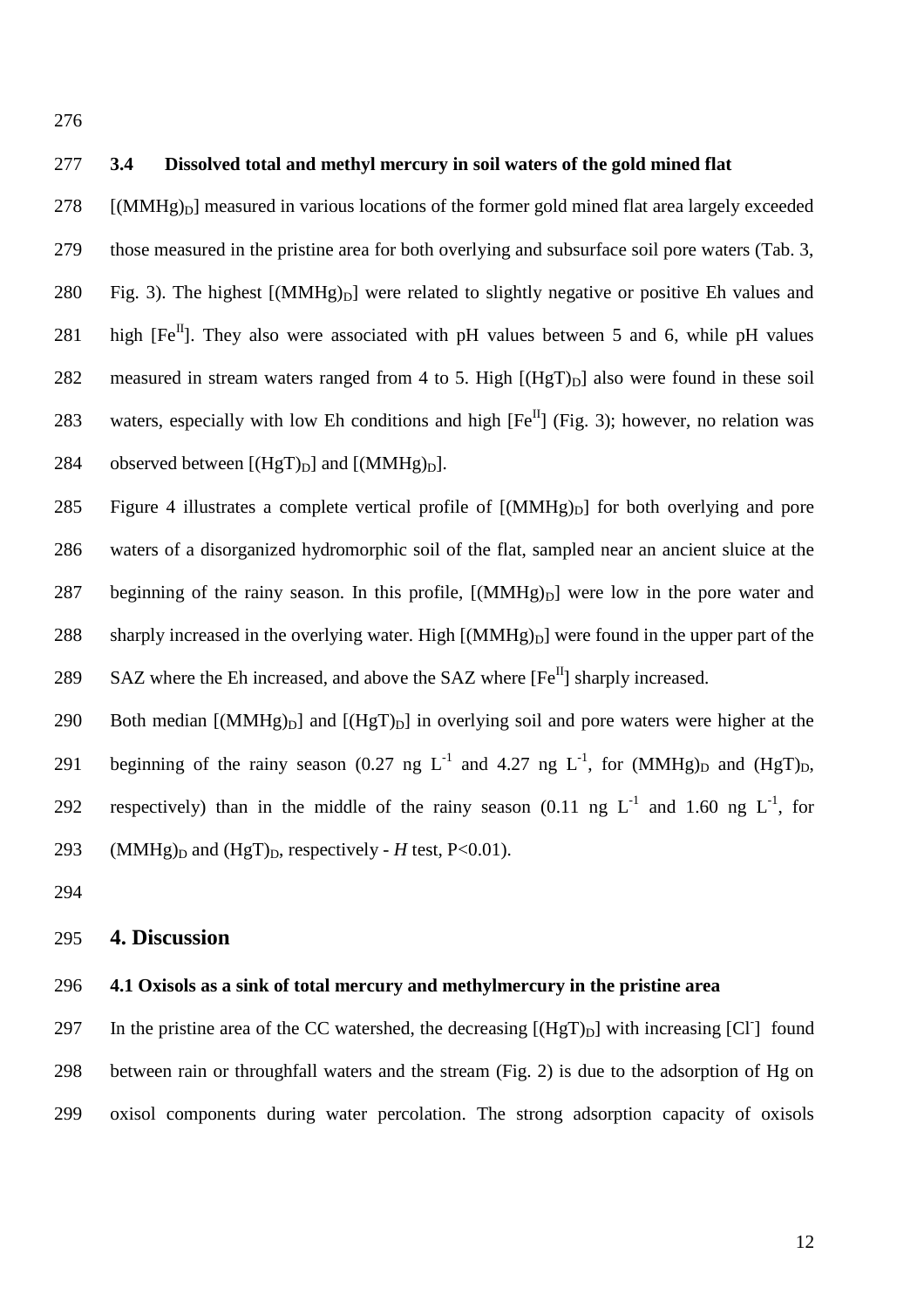300 already was observed in another study on the Hg distribution in oxisols at the same site 301 (Guedron et al., 2009).

302 The comparison of our data with those of other studies showed that in rain and throughfall 303 waters,  $[(HgT)_D]$  were within the range of reported concentrations for 83 rain events (2.34  $\pm$ 304 0.27 ng  $L^{-1}$ ) monitored in French Guiana (Muresan et al., 2007b) and that  $[(MMHg)_D]$  were 305 within the range of concentrations published for temperate regions (Lawson et al., 2001) and 306 for 50 rain events  $(0.03 \pm 0.09 \text{ ng L}^{-1})$  monitored in French Guiana (Muresan et al., 2007b). In  $307$  spring waters,  $[(HgT)_D]$  were similar to concentrations reported for larger Amazonian rivers 308 (0.4 to 2.8 ng L<sup>-1</sup> in Lechler et al., 2000, Roulet et al., 1998a) and  $[(MMHg)_D]$  were within the 309 range of concentrations reported by several authors (Bisinoti et al., 2007, Roulet et al., 1999a) 310 for large Amazonian rivers (0.02 to 0.24 ng  $L^{-1}$ ) and for large French Guiana rivers (0.06-0.10 311 according to Muresan, 2006, Roulet et al., 1999a). These comparisons confirm that 312 tropical soils act as a sink for Hg and regulate Hg fluxes towards small as well as large 313 hydrosystems (Roulet et al., 2001).

314

## 315 **4.2 Evidence of soil total mercury contamination in the former gold mined flat**

316 The [HgT] reaching up to 100 times the values reported from pristine hydromorphic soils in 317 French Guiana (Guedron et al., 2006) demonstrates the large contamination of the former 318 gold mined flat by mercury. This large Hg contamination of the flat explains the downstream 319 increase of  $[(HgT)<sub>p</sub>]$  along the stream (Tab. 2), which carries an increased proportion of 320 contaminated particles from the pristine spring to the flat outlet.  $[(HgT)_P]$  in suspended 321 particles are higher than in the soil surface (Tab. 1 and 2), since suspended particles consist of 322 the soil's finest granulometric fraction, which are enriched in Hg (Grimaldi et al., 2008). In 323 contrast,  $[(HgT)<sub>p</sub>]$  monitored at the outlet of the pristine sub-catchment are within a similar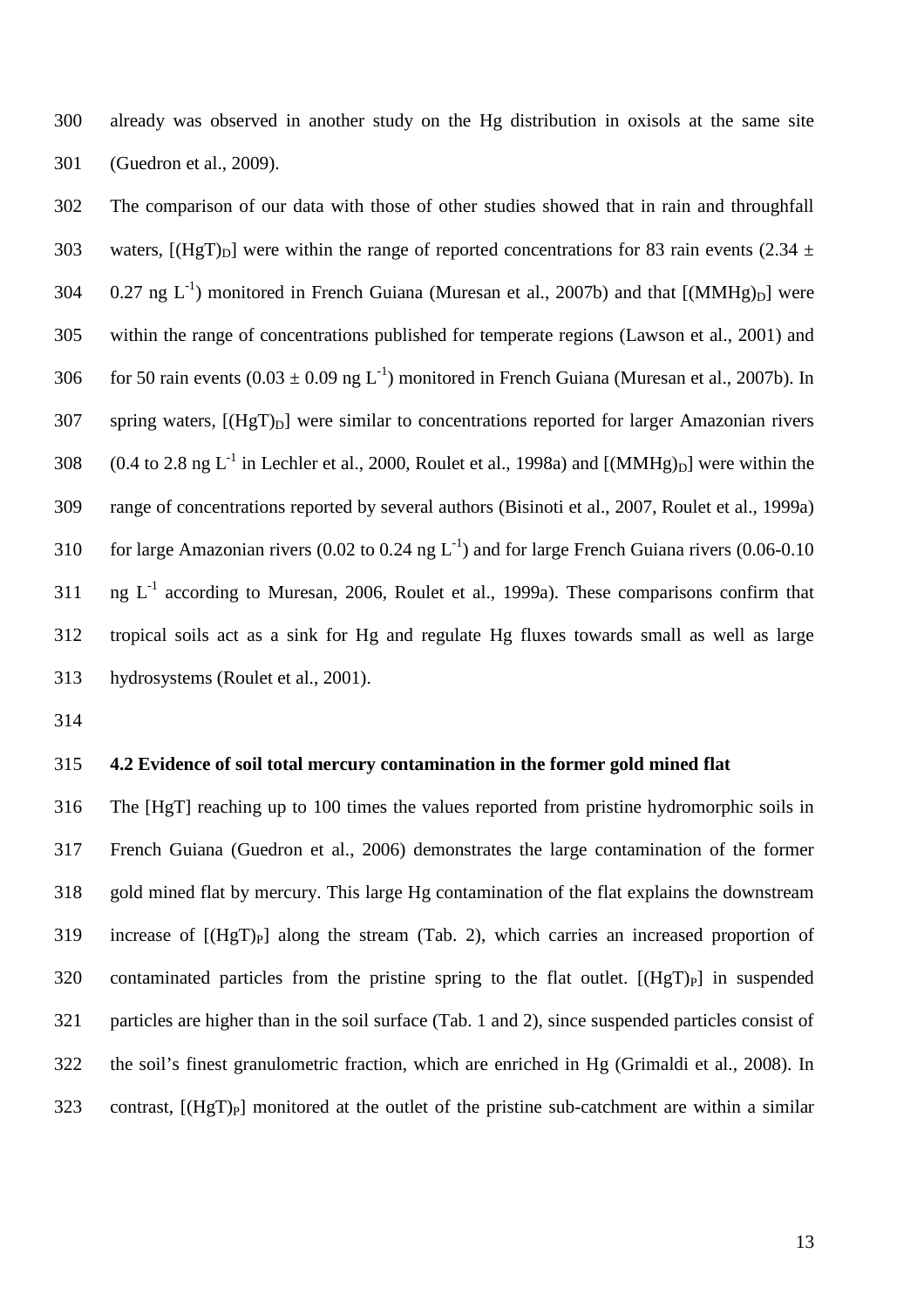324 range of reported data from larger Amazonian rivers (0.11 to 0.36  $\mu$ g g<sup>-1</sup> in Lechler et al., 325 2000, Roulet et al., 1998a).

326

## 327 **4.3 Hydromorphic soils as a source of methyl mercury for the stream**

328 While the downstream increase in  $[(HgT)_P]$  and  $[(HgT)_D]$  is gradual until reaching the 329 watershed outlet, the sharp increase in  $[(MMHg)_P]$  and  $[(MMHg)_D]$  between MS and CO 330 suggests a particularly strong MMHg input from the contaminated flat. Both  $[(MMHg)_P]$  and  $331$  [(MMHg)<sub>D</sub>] monitored at the outlet of the watershed exceeded the range of concentrations 332 given in the literature cited above for large Amazonian and French Guiana rivers, including 333 the Boulanger river (Muresan, 2006, Roulet et al., 1999a). Puddles and pore waters of 334 hydromorphic soils are the most probable MMHg sources in the flat.

335 The numerous locally isolated water puddles in the flat are attributed to former mining 336 activities which have strongly disturbed the flat's topography. The former "Long Tom" 337 mining process and stream tapping, which was shifted laterally by miners along the flat, have 338 led to a web of small creek tributaries and to multiple stagnant water areas which are not 339 always connected to the hydrographical network. The intense disturbance of soil structure 340 leads to local drainage deficiency reflected by the presence of quasi-permanently flooded 341 soils. Because the ancient gold-mining activities, such as gold amalgamation and burning of amalgams, were performed on site, Hg contamination in the flat is due both to the loss of  $Hg^0$ 342 343 droplets, and to the rapid deposition of atmospheric Hg in the local environment. This 344 explains the high variability of [HgT] in soils. In addition, Hg was observed to be present 345 mainly in its elemental form in these contaminated soils (Guedron et al., 2009). The high  $346$  [(MMHg)<sub>D</sub>)] monitored in various locations of the flat corroborates the laboratory simulation of gold-mining activities (Dominique et al., 2007), which indicated that the presence of  $Hg^0$ 347 348 can enhance Hg methylation in the Amazonian environment. The local soil disturbance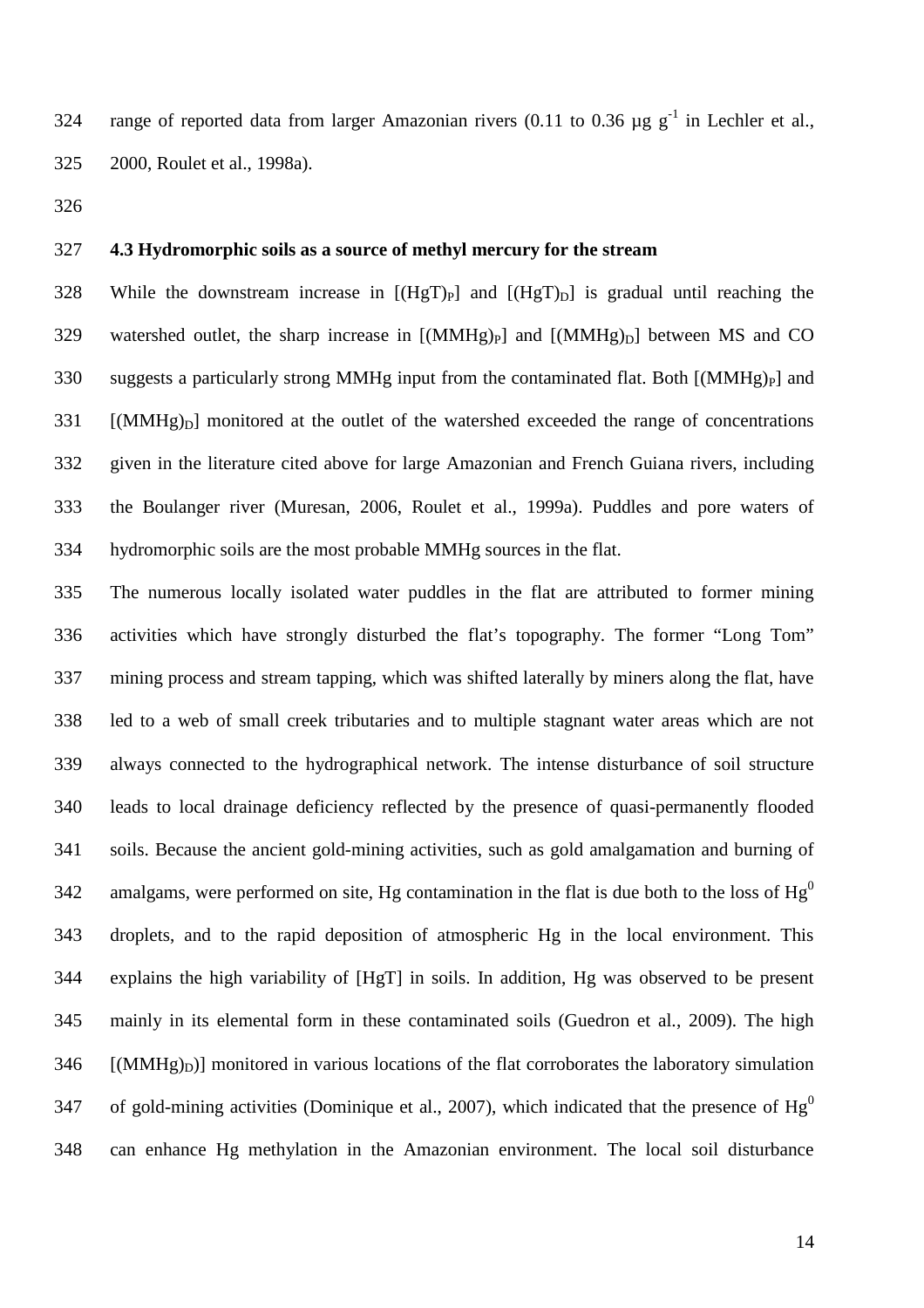349 favours the existence of high methylation areas. In hydromorphic soils and isolated puddles, 350 water residence time can be long, which induces anoxic conditions and high concentrations of 351 dissolved elements. Low Eh, pH between 5 and 6, iron oxides, high concentrations of DOC,  $SO_4^2$  and  $(HgT)_D$  are favorable for methylation (Benoit et al., 1999, Benoit et al., 2003, 353 Bisogni et al., 1975, Mason et al., 1995). Under these conditions iron-reducing as well as 354 sulfate-reducing bacteria (IRB and SRB, respectively) are reported to be the main mercury 355 methylators (Barkay et al., 1997, Fleming et al., 2006). The increase of  $[(MMHg)_D]$  within the 10 first centimetres of overlying waters with high dissolved  $[Fe^{II}]$ , and to a lesser extent in the 357 upper SAZ in soil pore waters (Fig. 4) reinforces the hypothesis of a contribution of IRB and 358 SRB in the methylation, as supported by archetypal chemical changes where microorganisms 359 shift from FeOOH(s) to  $SO_4^2$  as an electron acceptor. The occurrence of high [(MMHg)<sub>D</sub>] 360 with high  $[Fe^{II}]$  suggests a greater availability of  $(HgT)_D$  for IRB than for SRB in the SAZ, 361 since in absence of sulfides, the adsorption and co-precipitation of Hg(II) onto FeS(s) is 362 restricted (Fink, 2002, Mehrotra et al., 2003, Mehrotra et al., 2005). The striking feature of  $363$  high  $[(MMHg)_D]$ , associated with slightly negative or slightly positive Eh values measured in 364 various overlying and soil pore waters of the flat (Fig. 3 and 4), corresponds well with the 365 observations made in lake sediment/water interfaces (Birkett et al., 2005, Muresan et al., 366 2007a, Muresan et al., 2007b, Ullrich et al., 2001).

367

## 368 **4.4 Seasonal influence on MMHg emissions to the stream.**

369 The favourable geochemical conditions for mercury methylation can occur during the dry 370 season when they are favoured by a long residence time of water in puddles and soils of the 371 gold mined flat. At the beginning of the rainy season  $(MMHg)_D$  is discharged by pulses 372 during rain events which leads to high concentrations in the stream. In the middle of the rainy 373 season the decrease of  $[(MMHg)_D]$  is due both to unfavourable methylation conditions and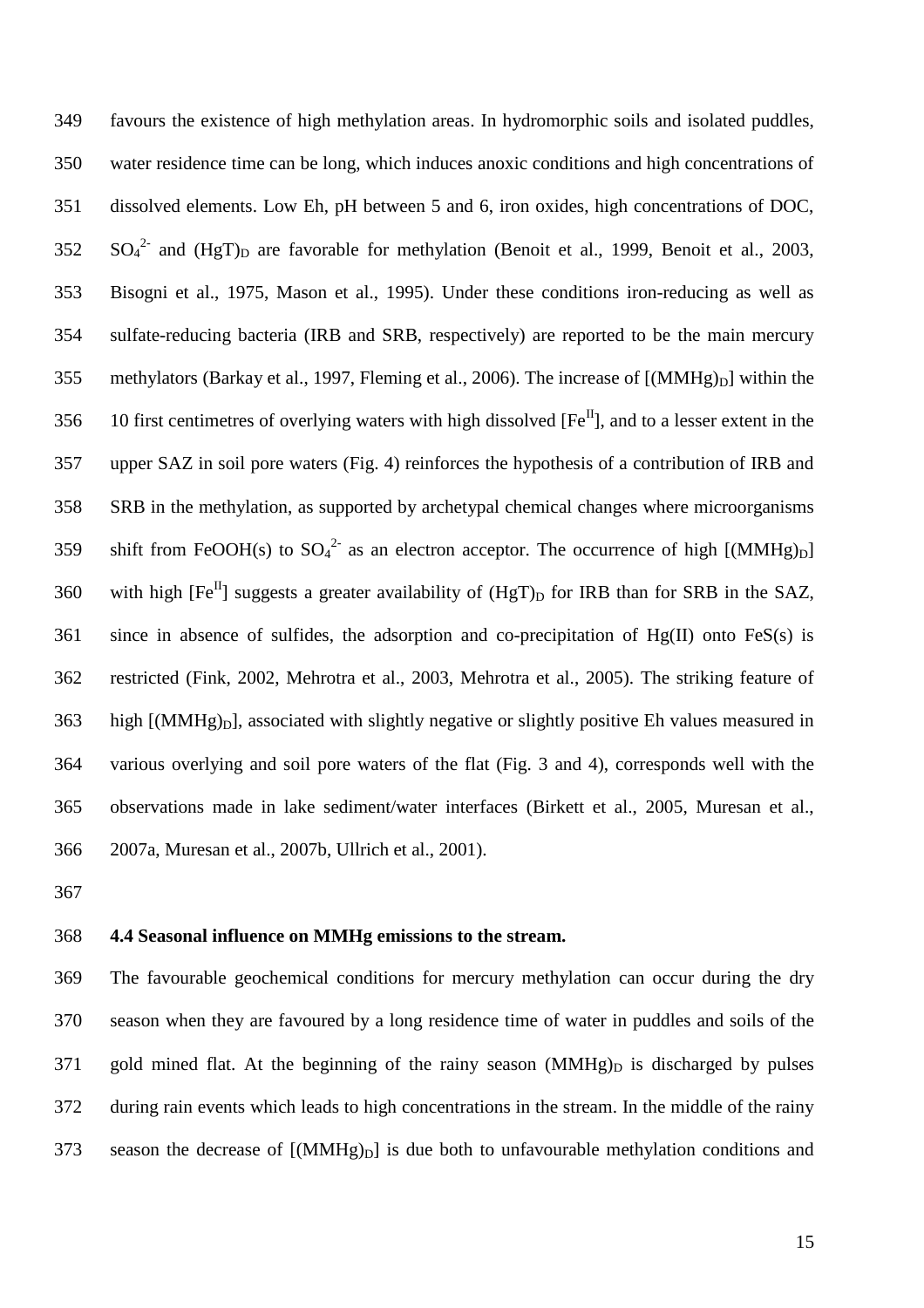374 global dilution, as indicated by [CI] decrease at the same time. Similarly, the gold mined flat 375 puddles and soil pore waters are more concentrated in Cl<sup>-</sup> at the beginning of the rainy season 376 than later ( $U$  test,  $P < 0.05$ ). As for Cl<sup>-</sup>, the renewal of stagnant overlying and pore waters of 377 the contaminated flat leads to the dilution of  $(MMHg)_D$  and  $(HgT)_D$ , as well as other dissolved 378 elements such as DOC and  $SO_4^2$ . The dissolution of particulate OM and minerals, as well as 379 methylation reactions are slow reactions (Bisogni et al., 1975, Langley, 1973). Therefore, 380 since DOC is the most important complexing ligand in surface waters in the absence of 381 sulphide the bio-availability of Hg for methylating bacteria may decrease in the middle of the 382 rainy season (Benoit et al., 2003, Ullrich et al., 2001). The change in geochemical conditions 383 such as the decrease of pH and conductivity and the increase in Eh from the beginning to the 384 middle of the rainy season, also limits bacterial activity and Hg availability, which can lead to 385 the decrease of methylation rates (Birkett et al., 2005, Ullrich et al., 2001).

386

## 387 **4.5 Hg and MMHg export from the CC watershed to the stream**

388 The comparison of (HgT) and (MMHg) specific fluxes between the outlet of the pristine 389 oxisol sub-watershed (PS) and the entire watershed (CO) indicates that the contribution of the 390 contaminated flat is especially substantial for (MMHg). Additionally, calculated specific 391 fluxes for both dissolved and particulate MMHg were increased by factors of 6 and 4 between 392 PS and CO, respectively (*U* tests, P≤0.001 - Tab. 4), while those for  $(HgT)<sub>D</sub>$  and  $(HgT)<sub>P</sub>$  were 393 within the same range and doubled (*U* test, P=0.043) between PS and CO, respectively. The 394 estimation of annual specific fluxes from the CC watershed highlights its large contamination, 395 all the more since the flat's contribution is diluted by the fluxes originating from the pristine 396 soils which cover the majority of the watershed and act as a sink for Hg and MMHg .

397 The comparison of our data with calculated fluxes in other Amazonian locations corroborates

398 this point. For example, the annual  $(HgT)<sub>P</sub>$  export at the outlet of the CC watershed (mean =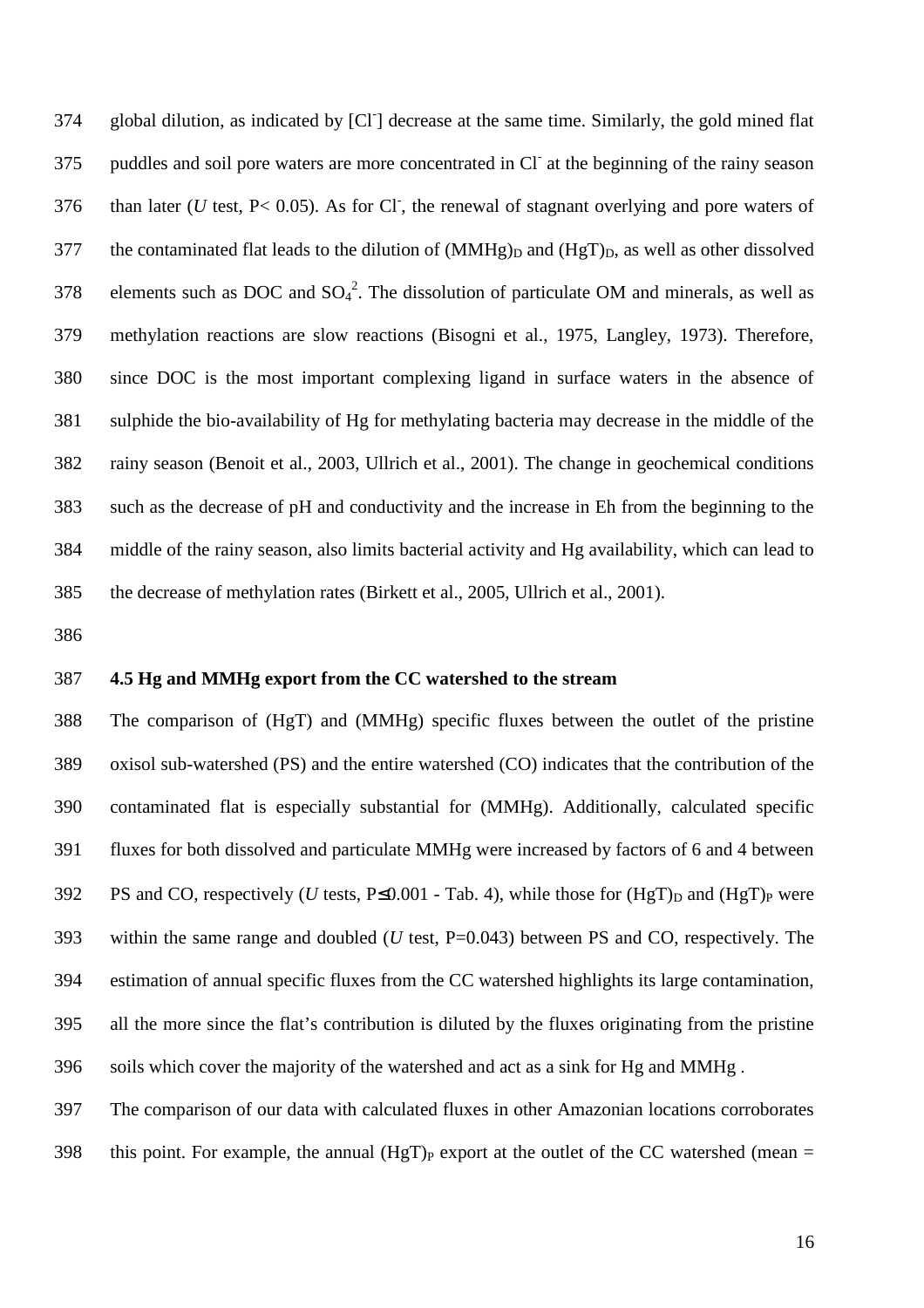399  $93 \pm 37 \,\mu g \, \text{m}^{-2} \, \text{yr}^{-1}$ ) is much larger than the fluxes (2.6 - 8.5  $\mu g \, \text{m}^{-2} \, \text{yr}^{-1}$ ) calculated for a small 400 forested Amazonian area  $(1.6 \text{ km}^2)$ , located far from gold-mining activities (Fostier et al., 401 2000), and for fluxes (30 to 35  $\mu$ g m<sup>-2</sup> yr<sup>-1</sup>) measured for the large Cururai floodplain system 402 (Maia et al., 2009) where the large size of the basin (3800 km²) may dilute the fluxes 403 originating from gold mined areas significantly. Our data also exceed the range of fluxes found for the Seine river (Coquery et al., 1997) and for urban-type watersheds (0.2 - 20 µg m-404  $2^2$  yr<sup>-1</sup>) according to the Wisconsin's US system of rivers classification (Hurley et al., 1995). 406 No MMHg fluxes are available for Amazonian watersheds. However, a comparison with  $407$  boreal and temperate environments shows that the  $(MMHg)<sub>P</sub>$  exported from the CC watershed (mean fluxes =  $0.68 \pm 0.12 \,\mu g \text{ m}^{-2} \text{ yr}^{-1}$ ) is larger compared to fluxes (0.02 to 0.183  $\mu g \text{ m}^{-2} \text{ yr}^{-1}$ 408  $10^{1}$ ) measured for a selection of sixteen US streams (Balogh et al., 2005, Brigham et al., 2009).

410

#### 411 **5. Conclusions**

412 This study shows that, even 60 years after exploitation, former gold-mining activities largely 413 contribute to the in-stream load of MMHg, whereas their contribution for total mercury 414 remains moderated. Hydromorphic soils, disturbed and strongly Hg contaminated (including Hg<sup>0</sup> 415 droplets) by former gold-mining, were identified as the main sources of MMHg*.* 416 Methylation was suggested to be induced mainly by IRB during the dry season when the 417 surface and pore waters are stagnant, whereas emissions of MMHg occurred during rainy 418 season events when these waters are discharged into the stream.

419 Such former goldmines can still contribute to MMHg inputs in larger hydrological systems. 420 Numerous former and current artisanal or semi-industrial goldmines exist in French Guiana 421 and elsewhere in Amazonia, but these areas are rarely mapped or referenced. Thus, the 422 evaluation of the real contribution of these former activities is sorely quantifiable and 423 suggests that it is an important contributor of MMHg emissions in Amazonian hydrosystems.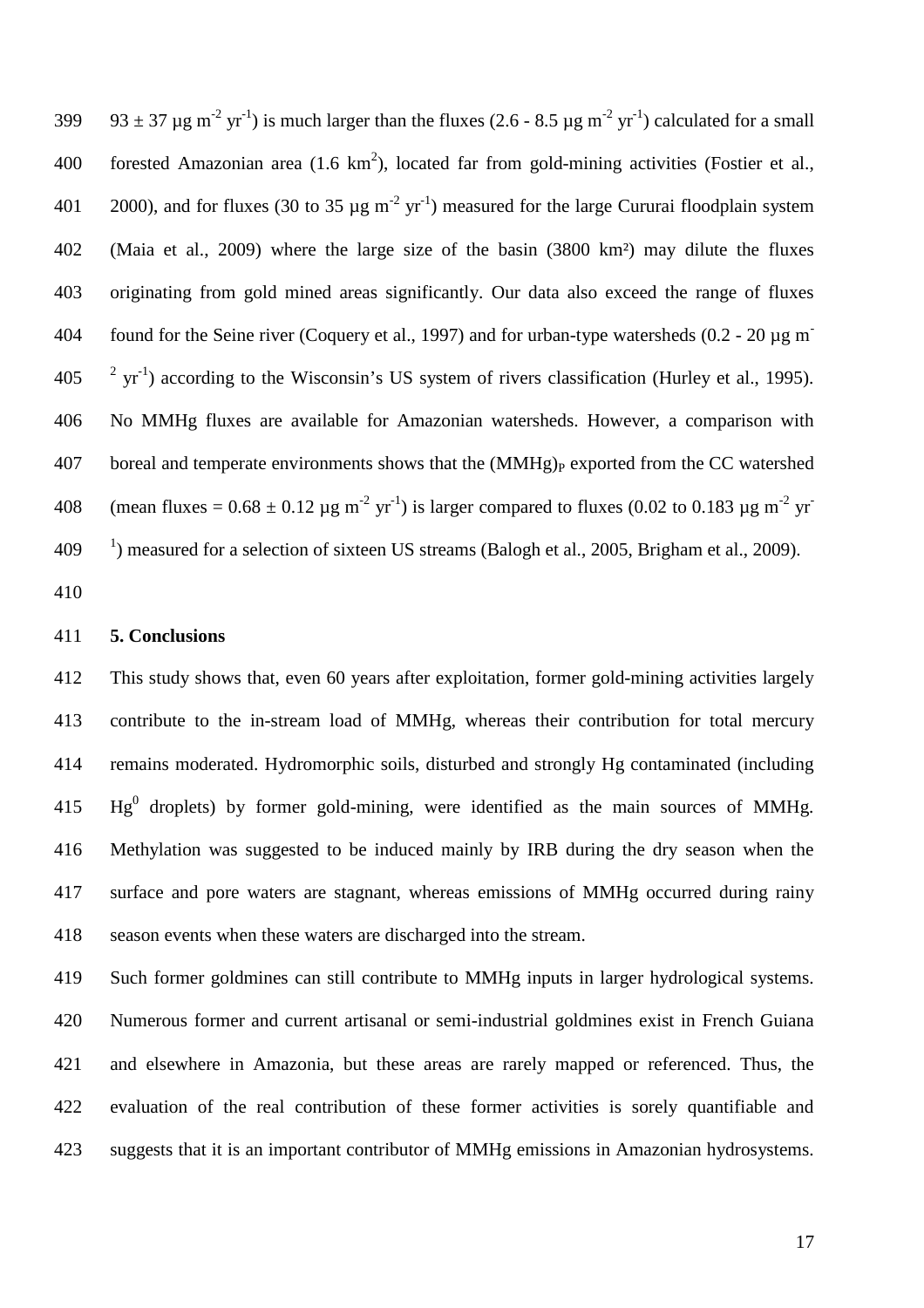424 The continuous expansion of legal and illegal gold-mining in French Guiana implies an 425 increase in dissolved and particulate MMHg emissions in the hydrographic network, with an 426 enhancement of MMHg contamination of aquatic ecosystems and the consequent increase in 427 the toxicological threat for local human populations whose diet relies mainly on fish.

428

# 429 **Acknowledgments**

430 This research was supported mainly by the CNRS, FNS, FEDER, MATE/DIREN, and ANR 431 as a part of the Mercury in French Guiana research program and by the Boulanger Mine 432 Company (CMB). We acknowledge Jennifer Harris-Hellal, Noureddine Bousserrhine, Genlis 433 Gallifet and Dennis Lahondes for additional support on this project. We also, acknowledge 434 Bernard Averty from the IFREMER Laboratory of Nantes for support in methylmercury 435 analysis.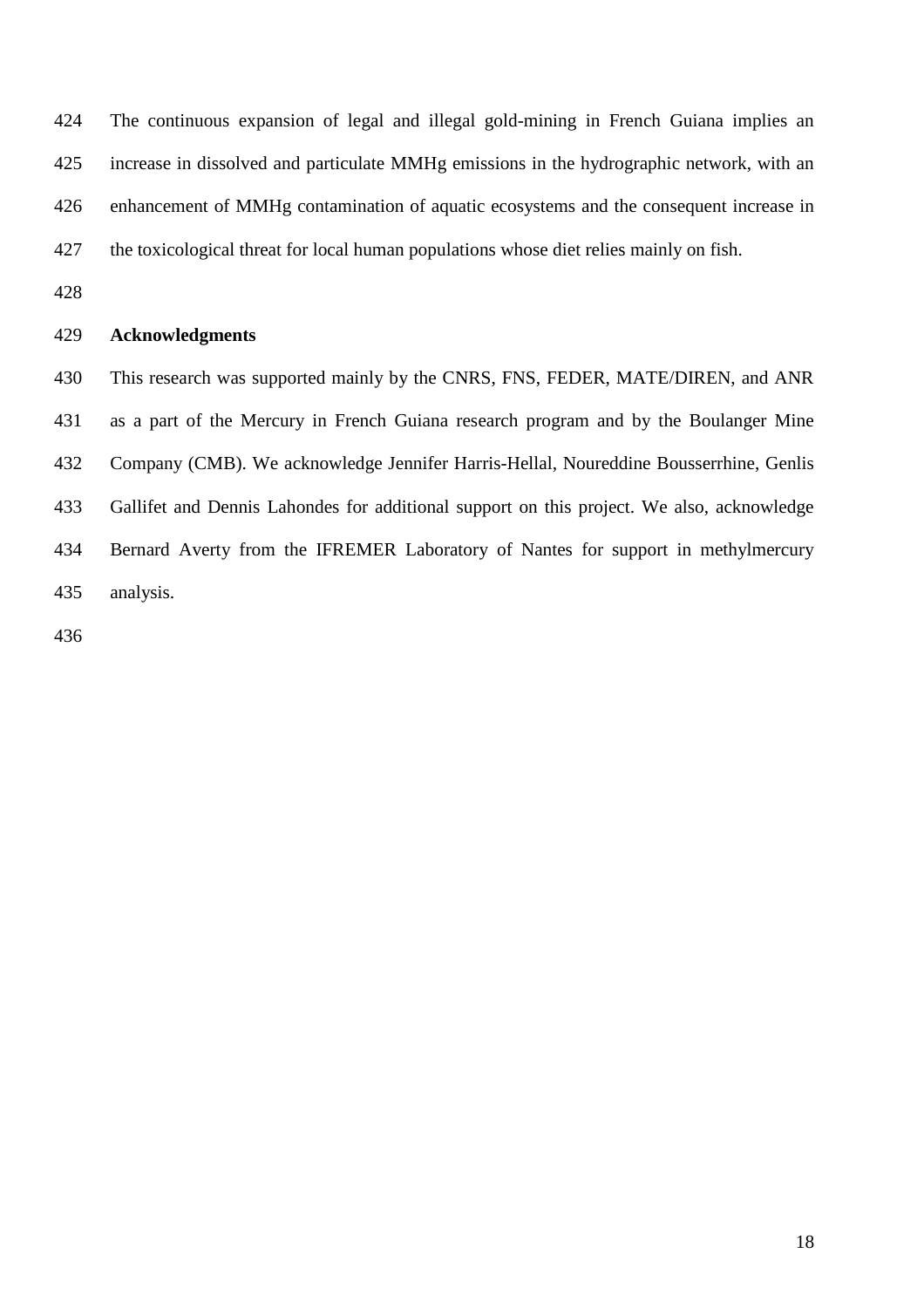## 437 **References**

- 438
- 439 Balogh, S.J., Nollet, Y.H. and Offerman, H.J. (2005) A comparison of total mercury and 440 methylmercury export from various Minnesota watersheds. Sci. Tot. Environ. 340(1-3), 441 261-270.
- 442 Barbosa, A.C., Souza, J.d., Dorea, J.G., Jardim, W.F. and Fadini, P.S. (2003) Mercury 443 Biomagnification in a Tropical Black Water, Rio Negro, Brazil. Arch. Environ. Contam. 444 Toxicol. 45(2), 235-246.
- 445 Barkay, T., Gillman, M. and Turner, R. (1997) Effects of dissolved organic carbon and 446 salinity on bioavailability of mercury. Appl. Environ. Microbiol. 63(11), 4267-4271.
- 447 Barret, J. (2004) Illustrated Atlas of French Guyana (in French), French Guyana Publications, 448 Cayenne.
- 449 Benoit, J., Gilmour, C., Mason, R. and Heyes, A. (1999) Sulfide controls on mercury 450 speciation and bioavailability to methylating bacteria in sediment pore waters. Environ. 451 Sci. Technol. 33, 951-957.
- 452 Benoit, J.M., Gilmour, C.C., Heyes, A., Mason, R.P. and Miller, C.L. (2003) 453 Biogeochemistry of Environmentally Important Trace Elements. Cai, Y. and Braids, 454 O.C. (eds), pp. 262-297, Oxford University Press.
- 455 Birkett, J. and Lester, J. (2005) Distribution of mercury and methylmercury in the sediments 456 of a lowland river system. Proceedings of the Royal Society A: Math., Phys. Eng. Sci. 457 461(2057), 1335-1355.
- 458 Bisinoti, M.C., Sargentini Júniorb, E. and Jardimc, W.F. (2007) Seasonal Behavior of 459 Mercury Species in Waters and Sediments from the Negro River Basin, Amazon, 460 Brazil. J. Braz. Chem. Soc. 18(3), 544-553.
- 461 Bisogni, J.J. and Lawrence, A.W. (1975) Kinetics of mercury methylation in aerobic and 462 anaerobic aquatic environments. J. Water Pollut. Control Fed. 47(1), 135-152.
- 463 Bloom, N.S. and Fitzgerald, W.F. (1988) Determination of volatil mercury spices at the 464 picogram level by low-temperature gas chromatography with cold-vapor atomic 465 fluorescence detection. Anal. Chim. Acta 208, 151-161.
- 466 Brabo, E.D., Santos, E.D., de Jesus, I.M., Mascarenhas, A.F.S. and Faial, K.D. (2000) 467 Mercury contamination of fish and exposures of an indigenous community in Para 468 State, Brazil. Environ. Res. 84(3), 197-203.
- 469 Brigham, M.E., Wentz, D.A., Aiken, G.R. and Krabbenhoft, D.P. (2009) Mercury Cycling in 470 Stream Ecosystems. 1. Water Column Chemistry and Transport. Environ. Sci. Technol. 471 43(8), 2720-2725.
- 472 Christophersen, N. and Neal, C. (1990) Linking hydrological, geochemical, and soil chemical 473 processes on the catchment scale: an interplay between modelling and field work. Water 474 Resour. Res. 26, 3077-3086.
- 475 Coquery, M., Cossa, D., Azemard, S., Peretyazhko, T. and Charlet, L. (2003) Methylmercury 476 formation in the anoxic waters of the Petit-Saut reservoir (French Guiana) and its 477 spreading in the adjacent Sinnamary river. J. Phys. IV 107, 327-331.
- 478 Coquery, M., Cossa, D. and Sanjuan, J. (1997) Speciation and sorption of mercury in two 479 macro-tidal estuaries. Mar. Chem. 58(1-2), 213-227.
- 480 Cossa, D., Averty, B., Bretaudeau, J. and Senard, A.S. (2003) Dissolved mercury speciation 481 in marine waters. Analysis methods in marine environment, Ifremer and French 482 Ecology, Durable Development Ministry (in French).
- 483 Cossa, D., Averty, B. and Pirrone, N. (2009) The origin of methylmercury in open 484 Mediterranean waters. Limnol. Oceanogr. 54(3), 837-844.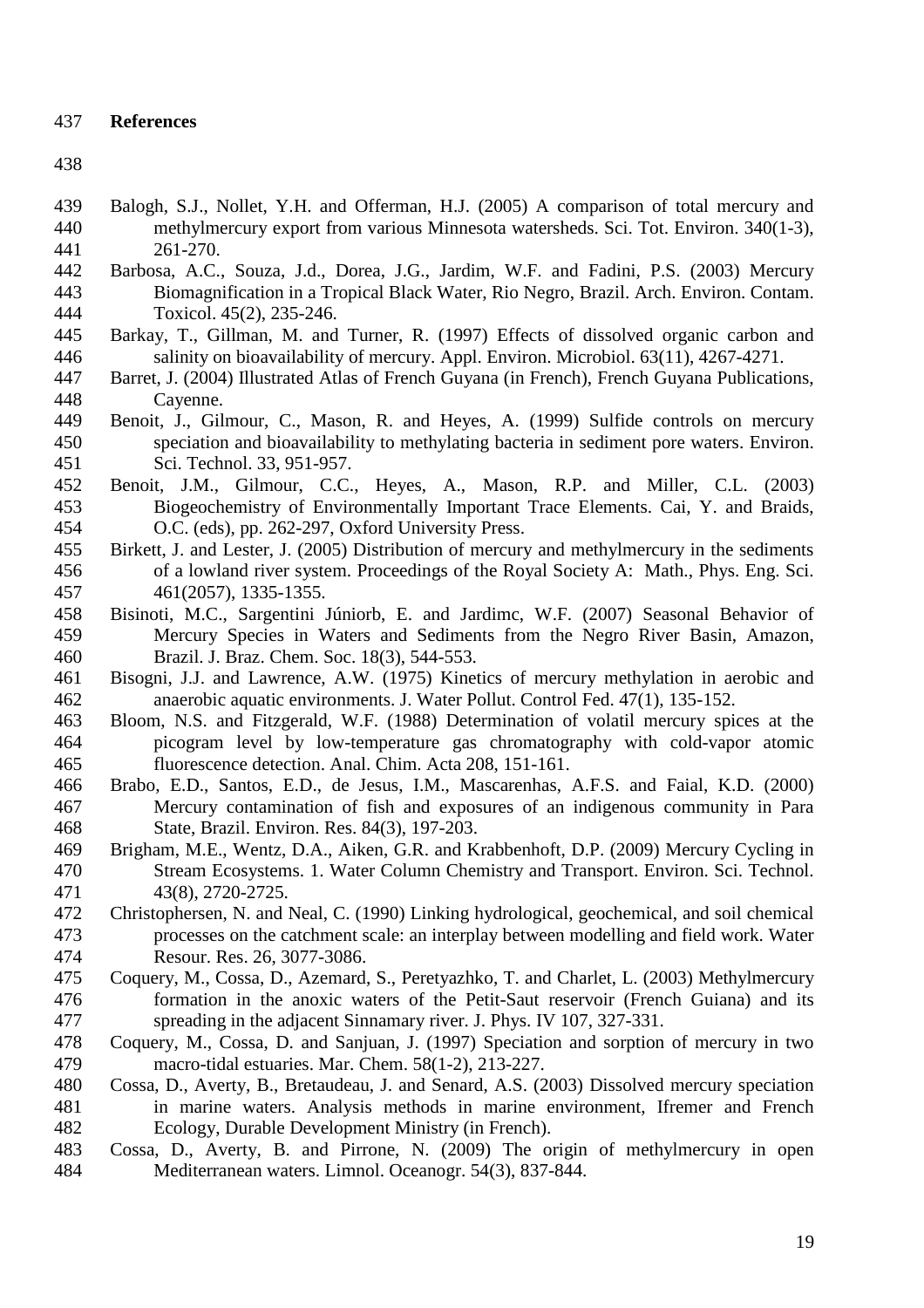- 485 Cossa, D., Coquery, M., Gobeil, C. and Martin, J. (1996) Regional and Global Cycles of 486 Mercury: Sources, Fluxes, and Mass Balances. Baeyens, W., Ebinghaus, R. and 487 Vasiliev, O. (eds), pp. 229-247, Kluwer Academic Publishers, Dordrecht, The 488 Netherlands.
- 489 Cossa, D., Coquery, M., Nakhle, K. and Claisse, D. (2002) Total mercury and 490 monomethylmercury analysis in marine organisms and sediments. Analysis methods in 491 marine environment, Ifremer and French Ecology, Durable Development Ministry (in 492 French).
- 493 Cossa, D. and Gobeil, C. (2000) Mercury speciation in the Lower St. Lawrence estuary. Can. 494 J. Fish. Aquat. Sci. 57, 138-147.<br>495 Dominique. Y., Muresan, B., Duran, R.
- Dominique, Y., Muresan, B., Duran, R., Richard, S. and Boudou, A. (2007) Simulation of the 496 Chemical Fate and Bioavailability of Liquid Elemental Mercury Drops from Gold 497 Mining in Amazonian Freshwater Systems. Environ. Sci. Tech. 41(21), 7322 -7329.
- 498 Dorea, J.G. and Barbosa, A.C. (2007) Anthropogenic impact of mercury accumulation in fish 499 from the Rio Madeira and Rio Negro rivers (Amazonia). Biol. Trace Element Res. 500 115(3), 243-254.
- 501 Durrieu, G., Maury-Brachet, R. and Boudou, A. (2005) Goldmining and mercury 502 contamination of the piscivorous fish, Hoplias aimara in French Guiana (Amazon 503 basin). Ecotoxicol. Environ. Saf. 60(3), 315-323.
- 504 Fink, L. (2002) Status Report on the Effect of Water Quantity and Quality on Methylmercury 505 Production, pp. 2B2.1-2B2.17, EPA.
- 506 Fleming, E.J., Mack, E.E., Green, P.G. and Douglas, C.N. (2006) Mercury methylation from 507 unexpected sources :molybdate-inhibited freshwater sediments and iron-reducing 508 bacterium. Appl. Environ. Microbiol. 72(1), 457-464.
- 509 Fostier, A.-H., Forti, M.c., Guimaraes, J.R.D., Melfi, A.J., Boulet, R., Espirito Santo, C.M. 510 and Krug, F.J. (2000) Mercury fluxes in a natural forested Amazonian catchment (Serra 511 do Navio, Amapa State, Brazil). Sci. Tot. Environ. 260, 201-211.
- 512 Frery, N., Maury-Brachet, R., Maillot, E., Deheeger, M., Merona de, B. and Boudou, A. 513 (2001) Goldmining activities and mercury contamination of native Amerindian 514 communities in french Guiana: key role of fish in dietary uptake. Environ. Health Persp. 515 109(5), 449-456.
- 516 Grimaldi, C., Grimaldi, M. and Guédron, S. (2008) Mercury distribution in tropical soil 517 profiles related to origin of mercury and soil processes. Sci. Total Environ. 401, 121- 518 129.
- 519 Grimaldi, C., Grimaldi, M., Millet, A., Bariac, T. and Boulègue, J. (2004) Behavior of 520 chemical solutes during a storm in a rainforested headwater catchment. Hydrol. Process. 521 18, 93-106.
- 522 Guedron, S., Grangeons, S., Lanson, B. and Grimaldi, M. (2009) Mercury speciation in a 523 tropical soil association; Consequence of gold mining on Hg distribution in French 524 Guiana. Geoderma 153, 331-346.
- 525 Guedron, S., Grimaldi, C., Chauvel, C., Spadini, C. and Grimaldi, M. (2006) Weathering 526 versus atmospheric contributions to mercury concentrations in French Guiana soils. 527 Appl. Geochem. 21, 2010-2022.
- 528 Hall, B.D., Aiken, G.R., Krabbenhoft, D.P., Marvin-DiPasquale, M. and Swarzenski, C.M. 529 (2008) Wetlands as principal zones of methylmercury production in southern Louisiana 530 and the Gulf of Mexico region. Environ. Pollut. 154(1), 124-134.
- 531 Harper, B.L. and Harris, S.G. (2008) A possible approach for setting a mercury risk-based 532 action level based on tribal fish ingestion rates. Environ. Res. 107(1), 60-68.
- 533 Herschy, R.W. (1995) Streamflow Measurement, Elsevier Applied Science.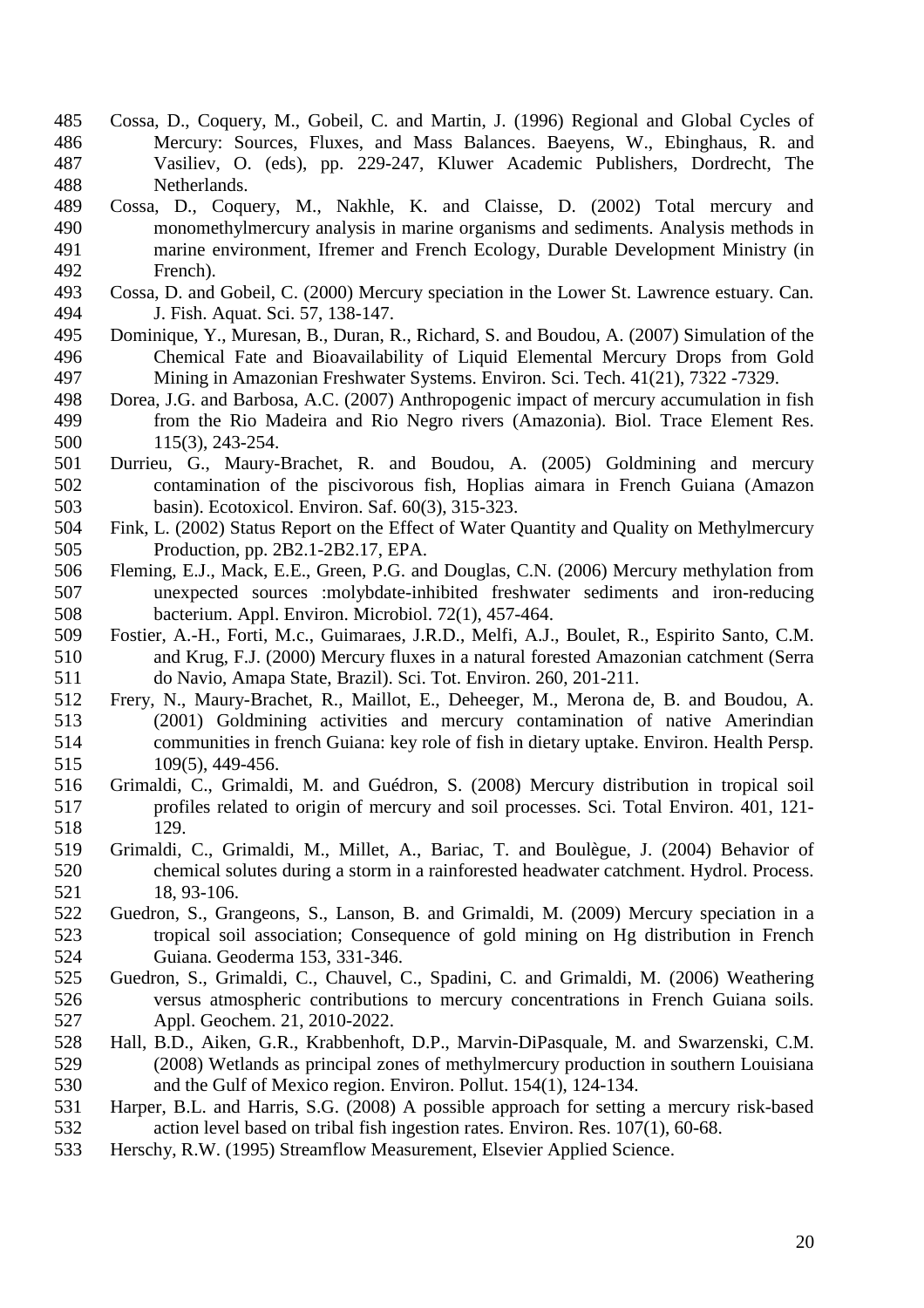- 534 Hurley, J.P., Benoit, J.M., Babiarz, C.L., Shafer, M.M., Andren, A.W., Sullivan, J.R., 535 Hammond, R. and Webb, D.A. (1995) Influence of watershed characteristics on 536 mercury levels in Wisconsin rivers. Environ. Sci. Technol. 29(7), 1867-1875.
- 537 Jezequel, D., Brayner, R., Metzger, E., Viollier, E., Prevot, F. and Fievet, F. (2007) Two-538 dimensional determination of dissolved iron and sulfur species in marine sediment pore-539 waters by thin-film based imaging. Thau lagoon (France). Estuarine Coastal Shelf Sci. 540 72(3), 420-431.
- 541 Lambertsson, L. and Nilsson, M. (2006) Organic Material: The Primary Control on Mercury 542 Methylation and Ambient Methyl Mercury Concentrations in Estuarine Sediments. 543 Environ. Sci. Technol. 40(6), 1822-1829.
- 544 Langley, D.G. (1973) Mercury methylation in an aquatic environment. J. Water Pollut. 545 Control Fed. 45(1), 44-51.
- 546 Lawson, N.M. and Mason, R.P. (2001) Concentration of Mercury, Methylmercury, Cadmium, 547 Lead, Arsenic, and Selenium in the Rain and Stream Water of Two Contrasting 548 Watersheds in Western Maryland. Water Res. 35(17), 4039-4052.
- 549 Lechler, P.J., Miller, J.R., Lacerda, L.D., Vinson, D., Bonzongo, J.-C., Lyons, W.B. and 550 Warwick, J.J. (2000) Elevated mercury concentrations in soils, sediments, water, and 551 fish of the Madeira River basin, Brazilian Amazon: a function of natural enrichments? 552 Sci. Total Environ. 260, 87-96.
- 553 Liang, L., Bloom, N.S. and Horvat, M. (1994) Simultaneous determination of Mercury 554 speciation in biological materials by GC/CVAFS after ethylation and room-temperature 555 precollection. Clin. Chem. 40(4), 602-607.
- 556 Maia, P.D., Maurice, L., Tessier, E., Amouroux, D., Cossa, D., Pérez, M., Moreira-Turcq, P. 557 and Rhéault, I. (2009) Mercury distribution and exchanges between the Amazon River 558 and connected floodplain lakes. Sci. Tot. Environ. 407, 6073-6084.
- 559 Malm, O. (1998) Gold mining as a source of mercury exposure in the Brazilian Amazon. 560 Environ. Res. 77(2), 73-78.
- 561 Marchand, C., Lallier-Verges, E., Baltzer, F., Alberic, P., Cossa, D. and Baillif, P. (2006) 562 Heavy metals distribution in mangrove sediments along the mobile coastline of French 563 Guiana. Mar. Chem. 98(1), 1-17.
- 564 Mason, R.P., Reinfelder, J.R. and Morel, F.M.M. (1995) Bioaccumulation of mercury and 565 methylmercury. Water Air Soil Pollut. 80, 915-921.
- 566 Mehrotra, A.S., Horne, A.J. and Sedlak, D.L. (2003) Reduction of Net Mercury Methylation 567 by Iron in Desulfobulbus propionicus (1pr3) Cultures: Implications for Engineered 568 Wetlands. Environ. Sci. Technol. 37(13), 3018-3023.
- 569 Mehrotra, A.S. and Sedlak, D.L. (2005) Decrease in Net Mercury Methylation Rates 570 Following Iron Amendment to Anoxic Wetland Sediment Slurries. Environ. Sci. 571 Technol. 39(8), 2564-2570.
- 572 Milési, J.P., Egal, E., Ledru, P., Vernhet, Y., Thiéblemont, D., Cocherie, A., Tegyey, M., 573 Martel-Jantin, B. and Lagny, P. (1995) Mineralizations of the northern French Guiana in 574 their geological setting. Mining Res. Chron. 518, 5-58 (in French).
- 575 Muresan, B. (2006) Mercury geochemistry in the *continuum of* Petit Saut reservoir and the 576 Sinnamary estuary, French Guiana (in French). P.H.D, University of Bordeaux I, PhD 577 Thesis.
- 578 Muresan, B., Cossa, D., Jezequel, D., Prevot, F. and Kerbellec, S. (2007a) The 579 biogeochemistry of mercury at the sediment-water interface in the Thau lagoon. 1. 580 Partition and speciation. Estuarine Coastal Shelf Sci. 72(3), 472-484.
- 581 Muresan, B., Cossa, D., Richard, S. and Burban, D. (2007b) Mercury speciation exchanges at 582 the air-water interface of a tropical artificial reservoir, french guiana. Sci. Total Environ. 583 385(1-3), 132-145.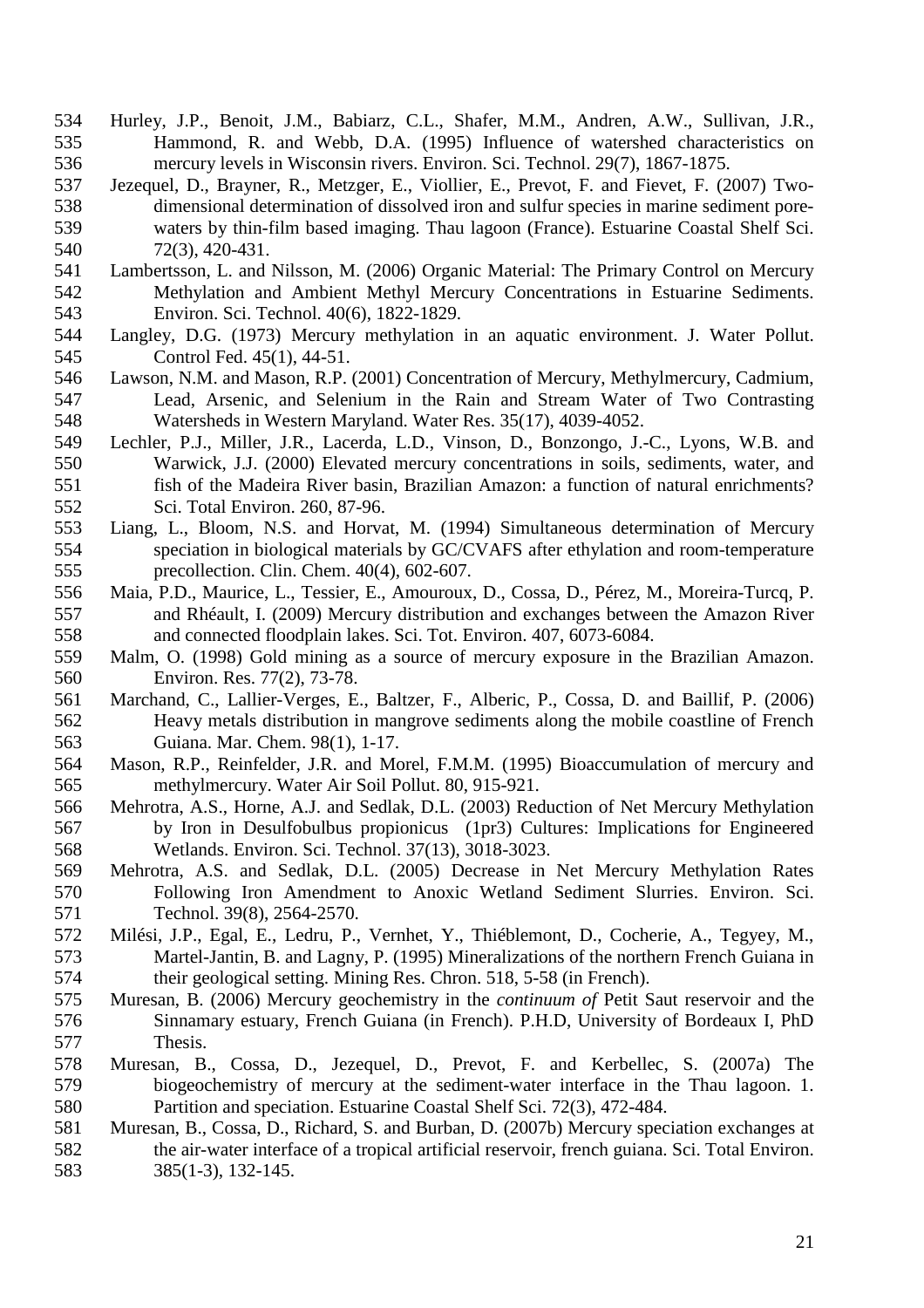- 584 Parker, J.L. and Bloom, N.S. (2005) Preservation and storage techniques for low-level 585 aqueous mercury speciation. Sci. Total Environ. 337(1-3), 253-263.
- 586 Peters, N. and Ratcliffe, E. (1998) Tracing hydrologic pathways using chloride at the Panola 587 mountain research watershed, Georgia, USA. Water Air Soil Poll. 105, 263-275.
- 588 Pfeiffer, W.C., Lacerda, L.D., Salomon, W. and Malm, O. (1993) Environmental fate of 589 mercury from gold mining in the brazilian Amazon. Environ. Rev. 1, 26-37.
- 590 Porvari, P. (1995) Mercury levels of fish in Tucurui hydroelectric reservoir and in River Moju 591 in Amazonia, in the state of Para, Brazil. Sci. Total Environ. 175(2), 109-117.
- 592 Roos-Barraclough, F., Givelet, N., Martinez-Cortizas, A., Goodsite, M.E., Biester, H. and 593 Shotyk, W. (2002) An analytical protocol for determination of total mercury 594 concentration in solid peat samples. Sci. Tot. Environ. 292, 129-139.
- 595 Roulet, M., Lucotte, M., Canuel, R., Farella, N., Freitos Goch, Y.G.D., Pacheco Peleja, J.R., 596 Guimaraes, J.-R.D., Mergler, D. and Amorim, M. (2001) Spatio-Temporal 597 Geochemistry of Mercury in Waters of the Tapajos and Amazon Rivers, Brazil. Limnol. 598 Oceanogr. 46(5), 1141-1157.
- 599 Roulet, M., Lucotte, M., Canuel, R., Rheault, I., Tran, S., De Freitos Gog, Y.G., Farella, N., 600 Souza do Vale, R., Sousa Passos, C.J., De Jesus de Silva, E., Mergler, D. and Amorim, 601 M. (1998a) Distribution and partition of total mercury in waters of the Tapajos River 602 basin, Brazilian Amazon. Sci. Total Environ. 213, 203-211.
- 603 Roulet, M., Lucotte, M., Dolbec, J., Gogh, Y.F. and Pelaja, J.R.P. (1999a) 5th International 604 Conference Mercury as a Global Pollutant, Rio de Janeiro, Brazil.
- 605 Roulet, M., Lucotte, M., Farella, N., Serique, G., Coelho, H., Sousa Passos, C.J., De Jesus Da 606 Silva, E., Scavone De Andrade, P., Mergler, D., Guiaraes, J.R.D. and Amorim, M. 607 (1999b) Effects of recent human colonization on the presence of mercury in amazonian 608 ecosystems. Water Air Soil Poll. 112, 297-313.
- 609 Roulet, M., Lucotte, M., Saint-Aubin, A., Tran, S., Rheault, I., Farella, N., Da Silva, E.D., 610 Dezencourt, J., Passos, C.J.S., Soares, G.S., Guimaraes, J.R.D., Mergler, D. and 611 Amorim, M. (1998b) The geochemistry of mercury in central Amazonian soils 612 developed on the Alter-do-Chao formation of the lower Tapajos River Valley, Para 613 state, Brazil. Sci. Total Environ. 223(1), 1-24.
- 614 Soulsby, C., Tetzlaff, D., van den Bedem, N., Malcolm, I.A., Bacon, P.J. and Youngson, A.F. 615 (2007) Inferring groundwater influences on surface water in montane catchments from 616 hydrochemical surveys of springs and streamwaters. J. hydrology 333, 199-213.
- 617 Tseng, C.M., de Diego, A., Pinaly, H., Amouroux, D. and Donard, O.F.X. (1998) 618 Cryofocusing coupled to atomic absorption spectrometry for rapid and simple mercury 619 speciation in environmental matrices. J. Anal Atom Spectro. 13, 755-764.
- 620 Ullrich, S.M., Tanton, T.W. and Abdrashitova, S.A. (2001) Mercury in the aquatic 621 environment: A review of factors affecting methylation. Crit. rev. Environ. Sci. 622 Technol. 31(3), 241-293.
- 623 Wasserman, J.C., Hacon, S. and Wasserman, M.A. (2003) Biogeochemistry of Mercury in the 624 Amazonian Environment. Ambio, 336-342.
- 625 Webster, R. (2001) Statistics to support soil research and their presentation. Eur. J. Soil Sci. 626 52(2), 331-340.
- 627 628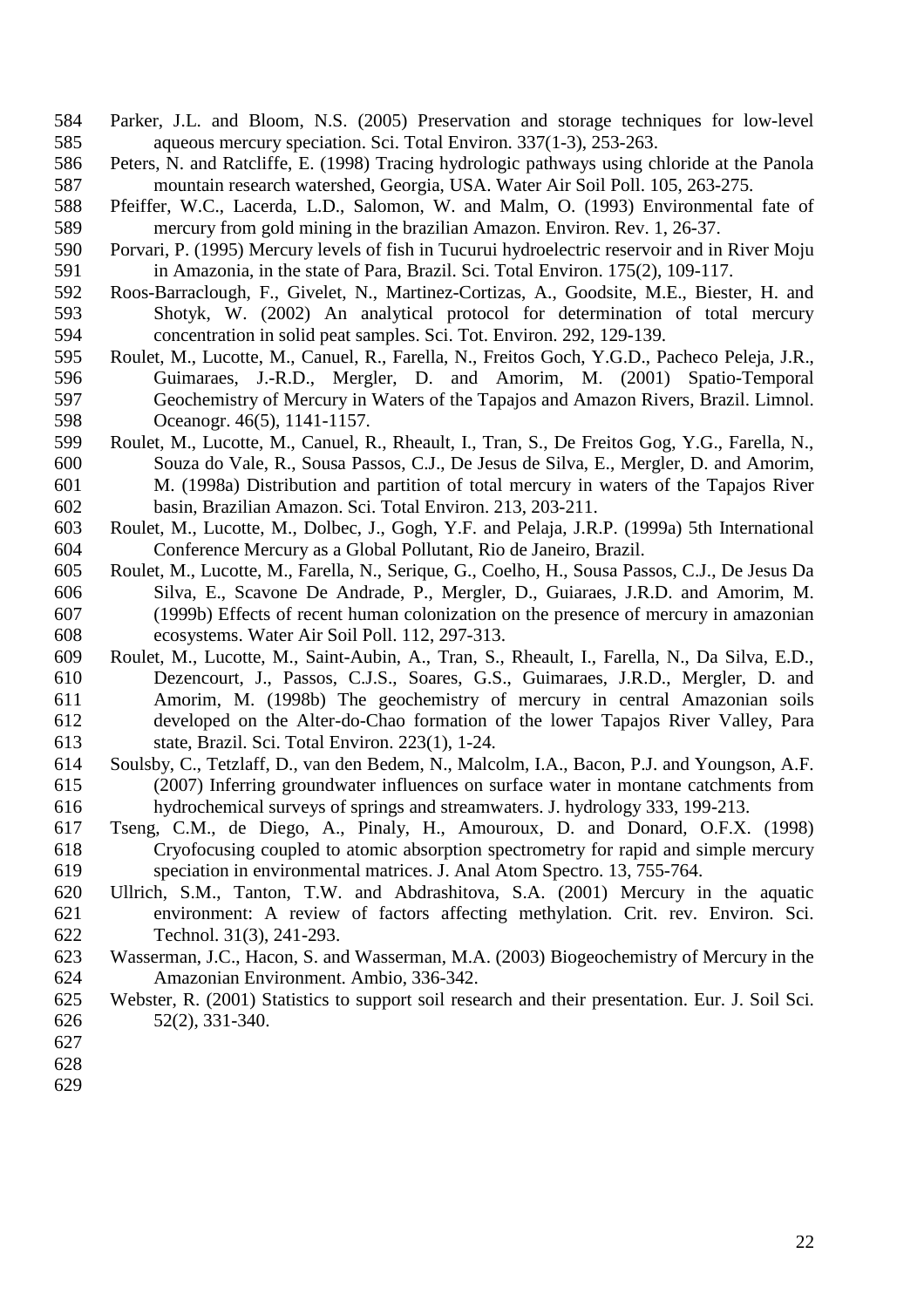630 **List of tables:** 

631

632 Table 1. Soil total mercury (HgT) median and mean concentrations, and standard error 633 of the mean (SEM) for different soil types; presented as median / mean (SEM).

634

635 Table 2. Stream water total dissolved mercury  $(HgT)_D$ , particulate mercury  $(HgT)_P$ , 636 dissolved monomethylmercury (MMHg)<sub>D</sub>, and particulate monomethylmercury (MMHg)<sub>P</sub> 637 median and mean concentrations, and SEM; presented as median / mean (SEM).

638

639 Table 3. Rain, throughfalls, stagnant (overlying) waters and pore hydromorphic soil 640 waters. Total dissolved mercury  $(HgT)_D$  and dissolved monomethylmercury  $(MMHg)_D$ 641 median and mean concentrations, and SEM; presented as median / mean (SEM). Subscript 1 642 relates to single location of the gold mined flat between 1 and 10 cm for stagnant waters and 0 643 to 15 cm for pore waters, and subscript 2 relates to various locations in the gold mined flat.

644

645 Table 4. Stream waters at the outlet of the pristine oxisol sub-watershed and the entire 646 watershed. Total dissolved mercury  $(HgT)_D$ , particulate mercury  $(HgT)_P$ , dissolved 647 monomethylmercury (MMHg)<sub>D</sub>, and particulate monomethylmercury (MMHg)<sub>P</sub> median and 648 mean specific fluxes, and SEM; presented as median / mean (SEM).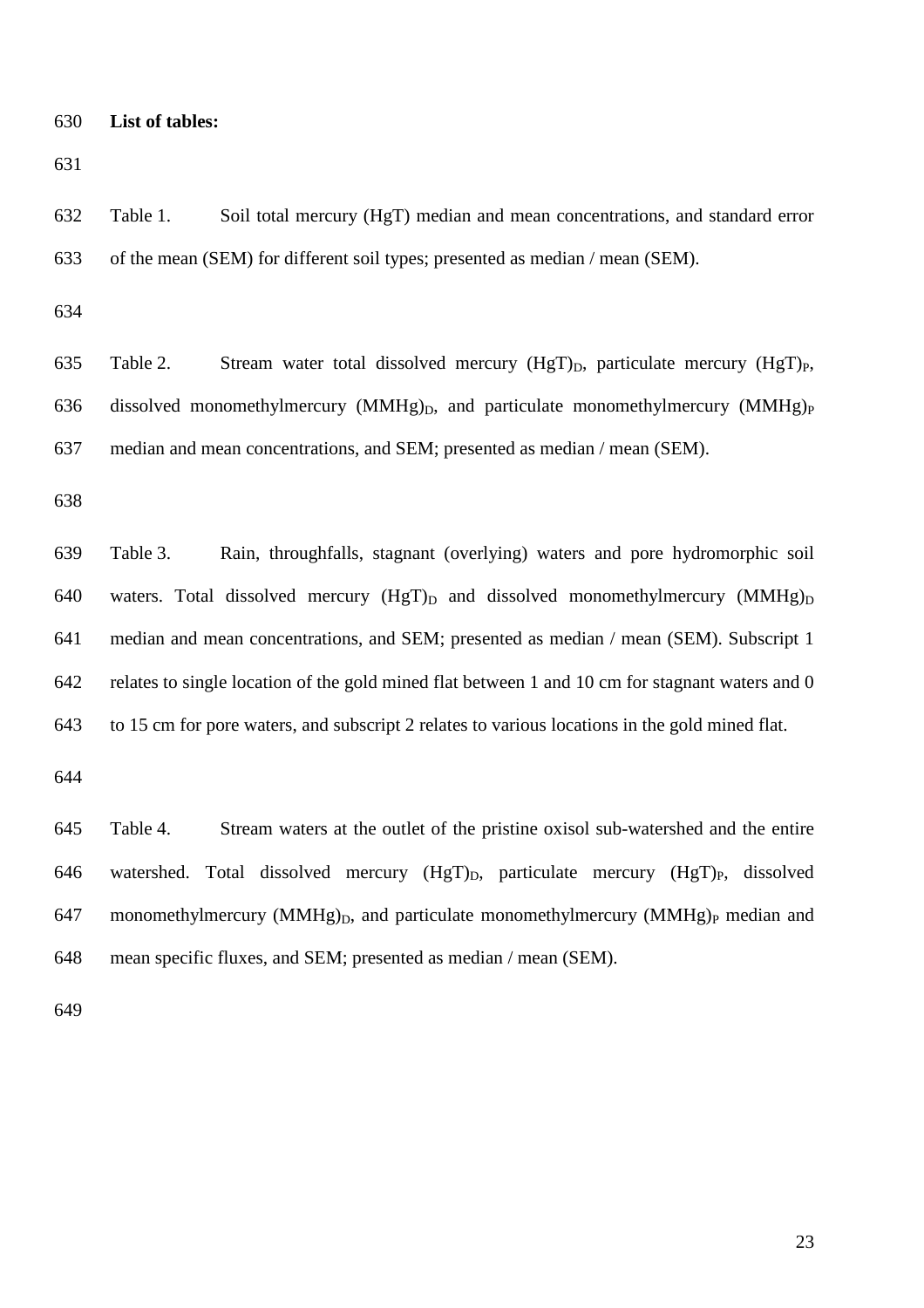| Soil type                             | Soil depth (cm) | HgT $(\mu g g^{-1})$ |
|---------------------------------------|-----------------|----------------------|
| Oxisol (pristine slopes)              | $0 - 50$        | 0.35 / 0.37 (0.04)   |
|                                       | > 50            | 0.42 / 0.38 (0.03)   |
| Ultisol (pristine slopes)             | $0 - 50$        | 0.20 / 0.25 (0.07)   |
|                                       | > 50            | 0.07 / 0.10 (0.04)   |
| Hydromorphic soil (contaminated flat) | $0 - 50$        | 0.82 / 1.31 (0.35)   |
|                                       | > 50            | 0.75 / 1.01 (0.26)   |

651

652 Table 1. Soil total mercury (HgT) median and mean concentrations, and standard error of the 653 mean (SEM) for different soil types; presented as median / mean (SEM).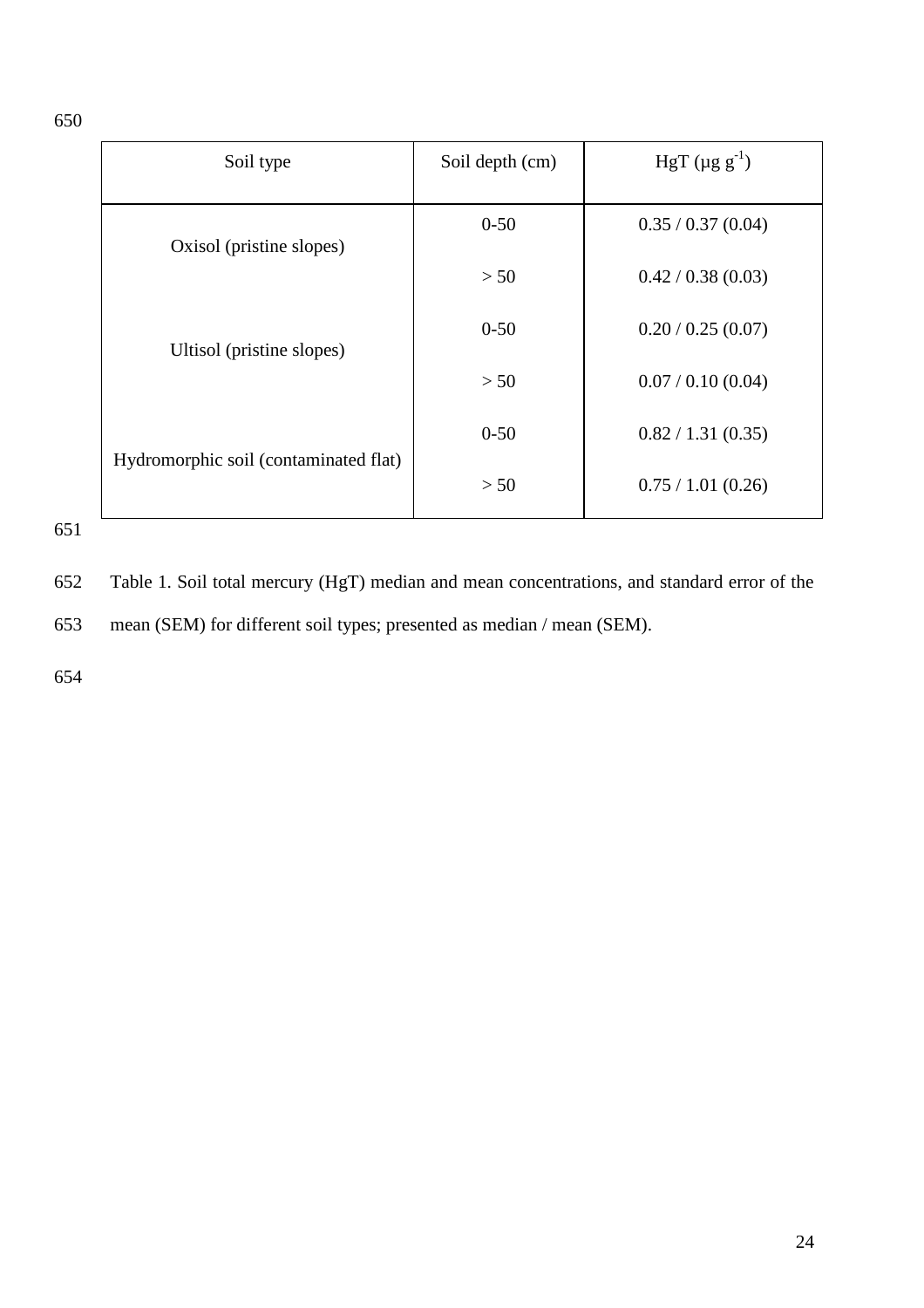| Sampling  | (HgT) <sub>D</sub>    | (HgT) <sub>P</sub> | $(MMHg)_{D}$  | (MMHg) <sub>P</sub> |
|-----------|-----------------------|--------------------|---------------|---------------------|
| location: | $(\text{ng } L^{-1})$ | $(\mu g g^{-1})$   | $(ng L-1)$    | $(ng g^{-1})$       |
| <b>PS</b> | 0.94/0.98             | 0.25/0.53          | 0.006 / 0.016 | 1.84 / 1.86         |
|           | (0.13)                | (0.13)             | (0.004)       | (0.37)              |
| <b>MS</b> | 1.34 / 2.77           | 0.61 / 0.82        | 0.009 / 0.048 | 0.75/0.75           |
|           | (0.75)                | (0.17)             | (0.033)       | (0.67)              |
| CO        | 1.57/4.78             | 0.88 / 1.99        | 0.056 / 0.062 | 6.80 / 9.59         |
|           | (1.46)                | (0.94)             | (0.005)       | (1.28)              |
| <b>BR</b> | 1.67 / 4.94           | 1.51 / 1.42        | 0.024 / 0.025 | 1.69/2.67           |
|           | (3.43)                | (0.33)             | (0.004)       | (1.33)              |

657 Table 2. Stream water total dissolved mercury  $(HgT)_D$ , particulate mercury  $(HgT)_P$ , dissolved 658 monomethylmercury (MMHg)<sub>D</sub>, and particulate monomethylmercury (MMHg)<sub>P</sub> median and 659 mean concentrations, and SEM; presented as median / mean (SEM).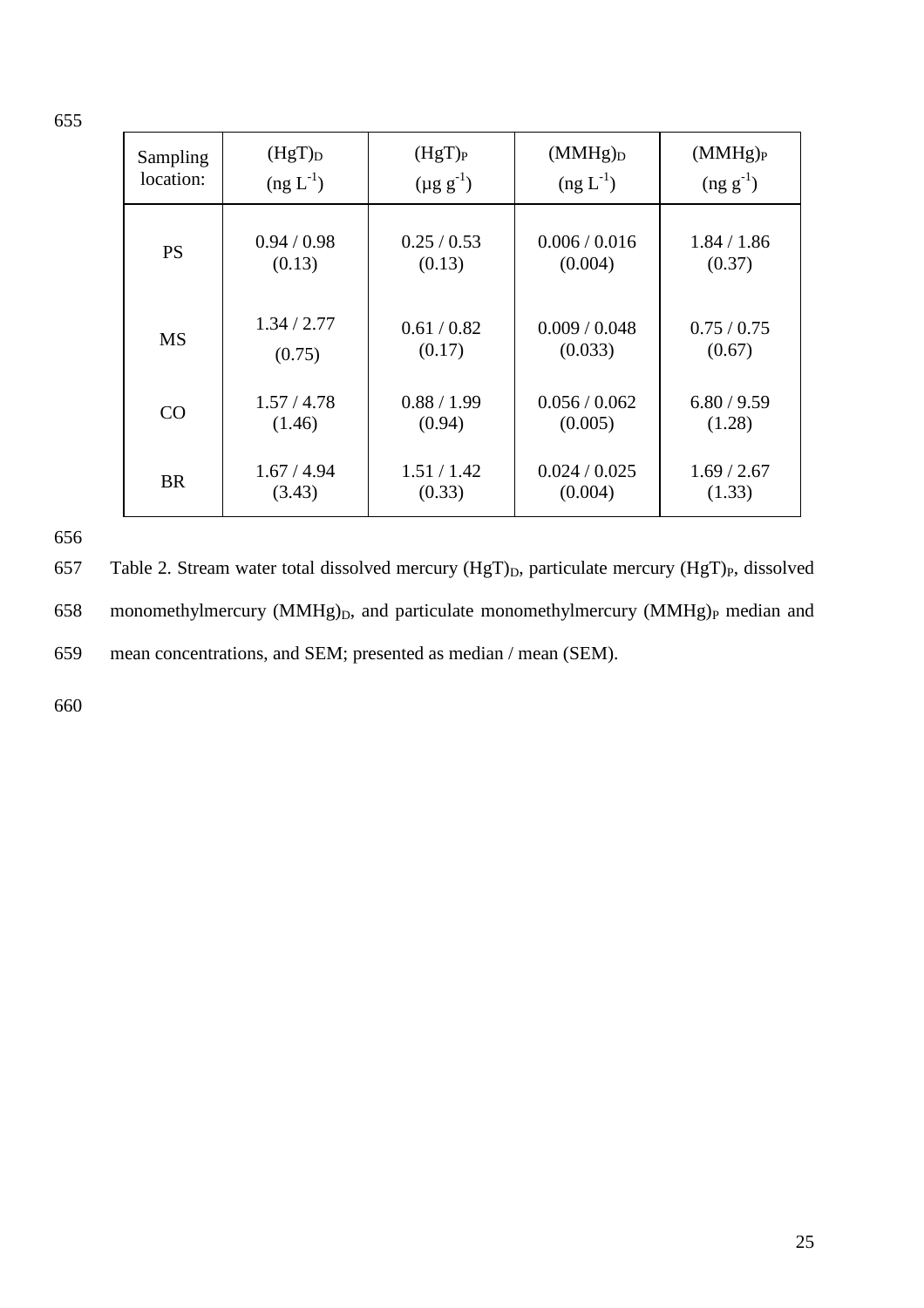| Sampling  | (HgT) <sub>D</sub> | (HgT) <sub>P</sub> | $(MMHg)_{D}$  | (MMHg) <sub>P</sub> |
|-----------|--------------------|--------------------|---------------|---------------------|
| location: | $(ng L-1)$         | $(\mu g g^{-1})$   | $(ng L-1)$    | $(ng g^{-1})$       |
| <b>PS</b> | 0.94/0.98          | 0.25/0.53          | 0.006 / 0.016 | 1.84 / 1.86         |
|           | (0.13)             | (0.13)             | (0.004)       | (0.37)              |
| <b>MS</b> | 1.34/2.77          | 0.61 / 0.82        | 0.009 / 0.048 | 0.75/0.75           |
|           | (0.75)             | (0.17)             | (0.033)       | (0.67)              |
| CO        | 1.57/4.78          | 0.88 / 1.99        | 0.056 / 0.062 | 6.80 / 9.59         |
|           | (1.46)             | (0.94)             | (0.005)       | (1.28)              |
| <b>BR</b> | 1.67 / 4.94        | 1.51 / 1.42        | 0.024 / 0.025 | 1.69/2.67           |
|           | (3.43)             | (0.33)             | (0.004)       | (1.33)              |

663

664 Table 2. Stream water total dissolved mercury  $(HgT)_D$ , particulate mercury  $(HgT)_P$ , dissolved 665 monomethylmercury (MMHg)<sub>D</sub>, and particulate monomethylmercury (MMHg)<sub>P</sub> median and 666 mean concentrations, and SEM; presented as median / mean (SEM).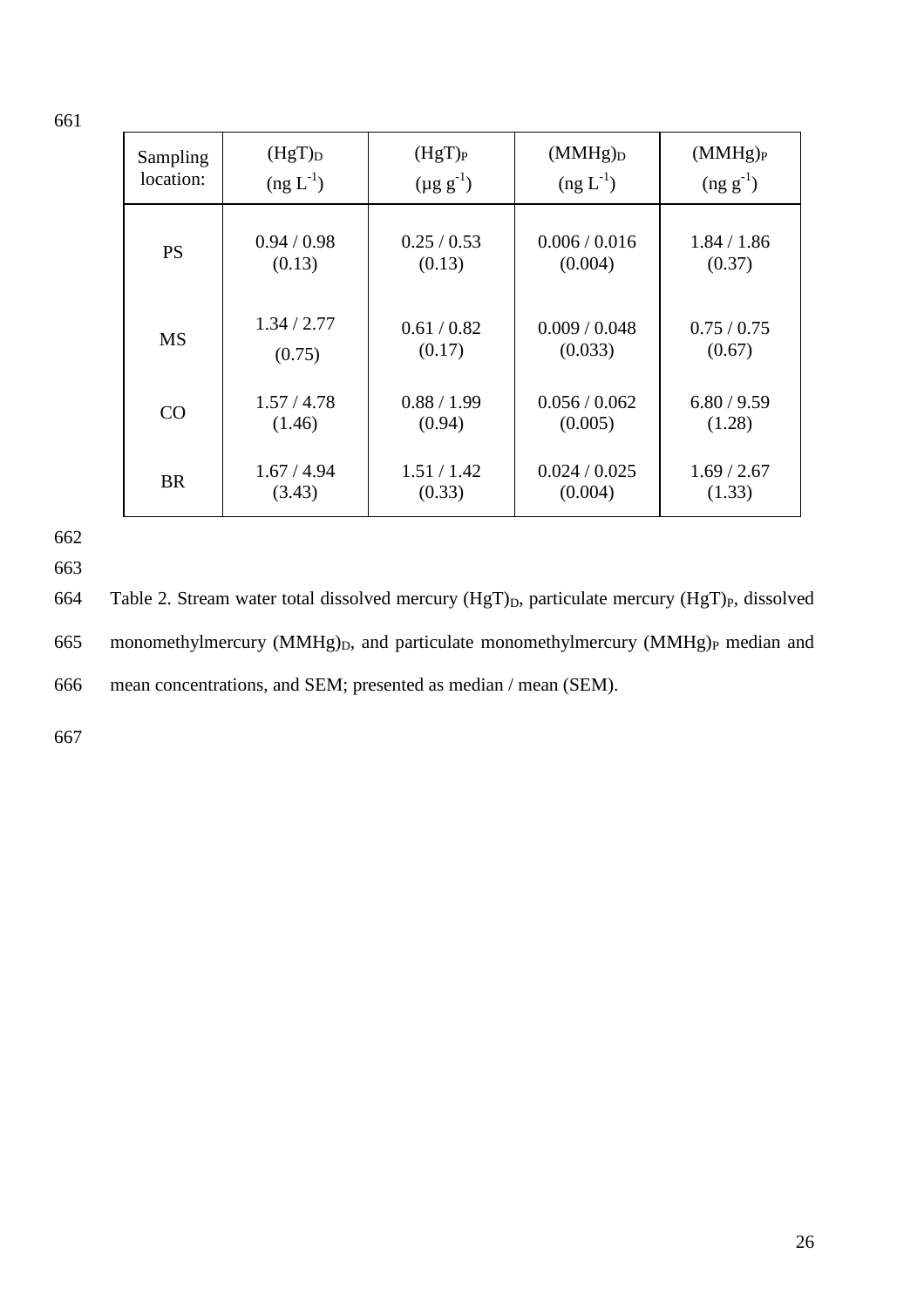| Sampling location                                        | $(HgT)_D (ng L^{-1})$ | $(MMHg)_{D}$ (ng $L^{-1}$ ) |
|----------------------------------------------------------|-----------------------|-----------------------------|
| Rain<br>(PS)                                             | 4.83 / 4.63 (0.74)    | 0.010 / 0.011 (0.003)       |
| Throughfall<br>(PS)                                      | 3.98 / 3.93 (0.68)    | 0.017 / 0.026 (0.008)       |
| Soil overlying water<br>(Pristine subwatershed)          | 1.70 / 3.11 (1.25)    | 0.005 / 0.007 (0.002)       |
| Soil overlying water <sup>1</sup><br>(Contaminated flat) |                       | 0.615 / 0.670 (0.080)       |
| Soil overlying water <sup>2</sup><br>(Contaminated flat) | 2.01 / 2.01 (0.40)    | 0.082 / 0.243 (0.098)       |
| Soil pore water <sup>1</sup><br>(Contaminated flat)      |                       | 0.136 / 0.113 (0.034)       |
| Soil pore water <sup>2</sup><br>(Contaminated flat)      | 2.34 / 5.49 (1.65)    | 0.161 / 0.231 (0.047)       |

669

670

671 Table 3. Rain, throughfalls, stagnant (overlying) waters and pore hydromorphic soil waters. 672 Total dissolved mercury  $(HgT)_D$  and dissolved monomethylmercury  $(MMHg)_D$  median and 673 mean concentrations, and SEM; presented as median / mean (SEM). Subscript 1 relates to 674 single location of the gold mined flat between 1 and 10 cm for stagnant waters and 0 to 15 cm 675 for pore waters, and subscript 2 relates to various locations in the gold mined flat.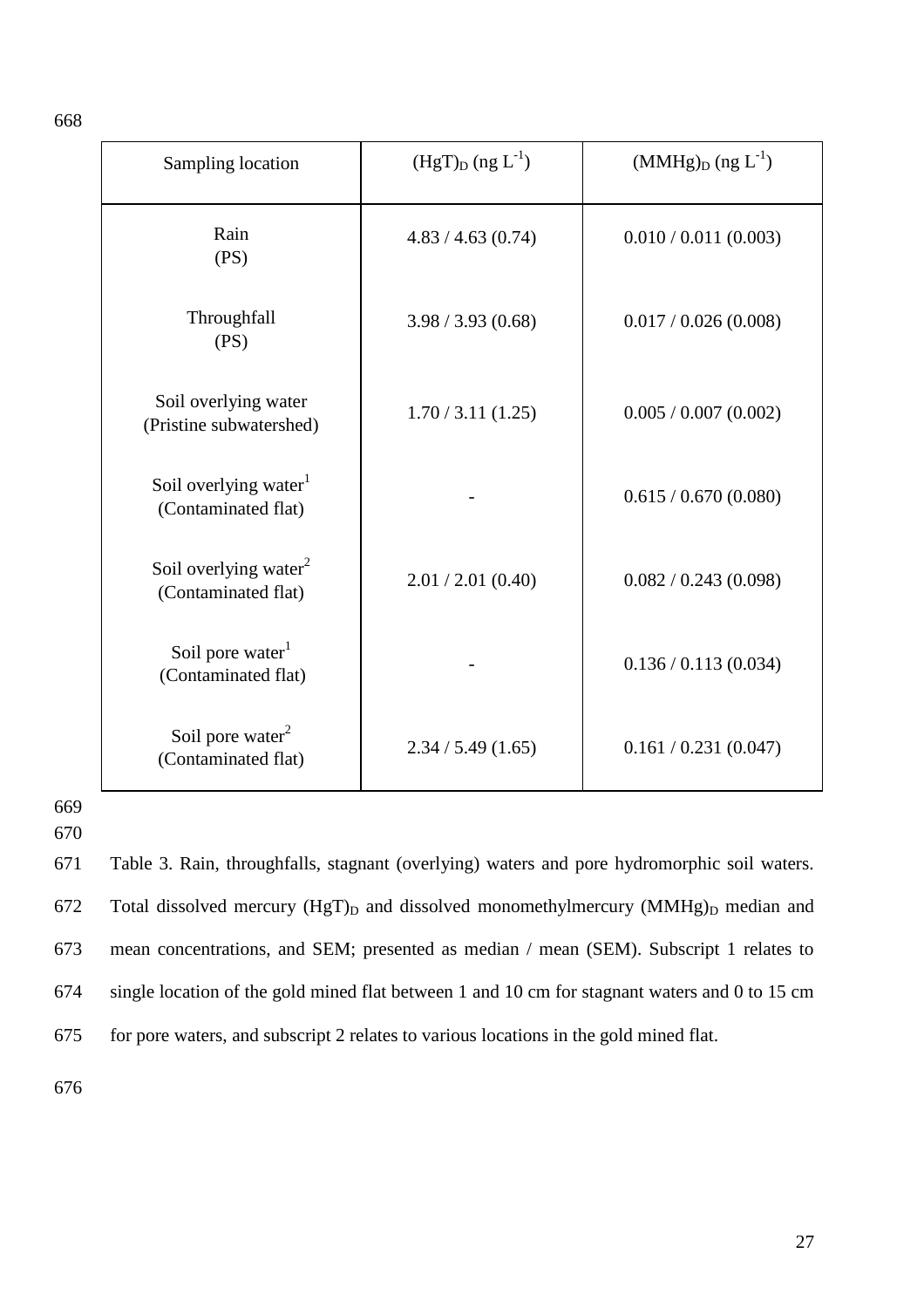|                                                     | <b>PS</b>                      | CO                              |  |
|-----------------------------------------------------|--------------------------------|---------------------------------|--|
| Specific fluxes                                     | (surface $0.12 \text{ km}^2$ ) | (surface 1.27 km <sup>2</sup> ) |  |
| $(HgT)_D$ (ng s <sup>-1</sup> km <sup>-2</sup> )    | 113/147(32)                    | 117/628(276)                    |  |
| $(HgT)P (ng s-1 km-2)$                              | 517/1458(521)                  | 1104 / 2951 (1158)              |  |
| $(MMHg)_{D}$ (ng s <sup>-1</sup> km <sup>-2</sup> ) | 0.67 / 0.97 (0.30)             | 4.20 / 4.17 (0.51)              |  |
| $(MMHg)_{P}$ (ng s <sup>-1</sup> km <sup>-2</sup> ) | 3.5/4.2(0.96)                  | 14.0 / 21.6 (3.80)              |  |

679 Table 4. Stream waters at the outlet of the pristine oxisol sub-watershed and the entire 680 watershed. Total dissolved mercury  $(HgT)_D$ , particulate mercury  $(HgT)_P$ , dissolved 681 monomethylmercury (MMHg)<sub>D</sub>, and particulate monomethylmercury (MMHg)<sub>P</sub> median and 682 mean specific fluxes, and SEM; presented as median / mean (SEM).

683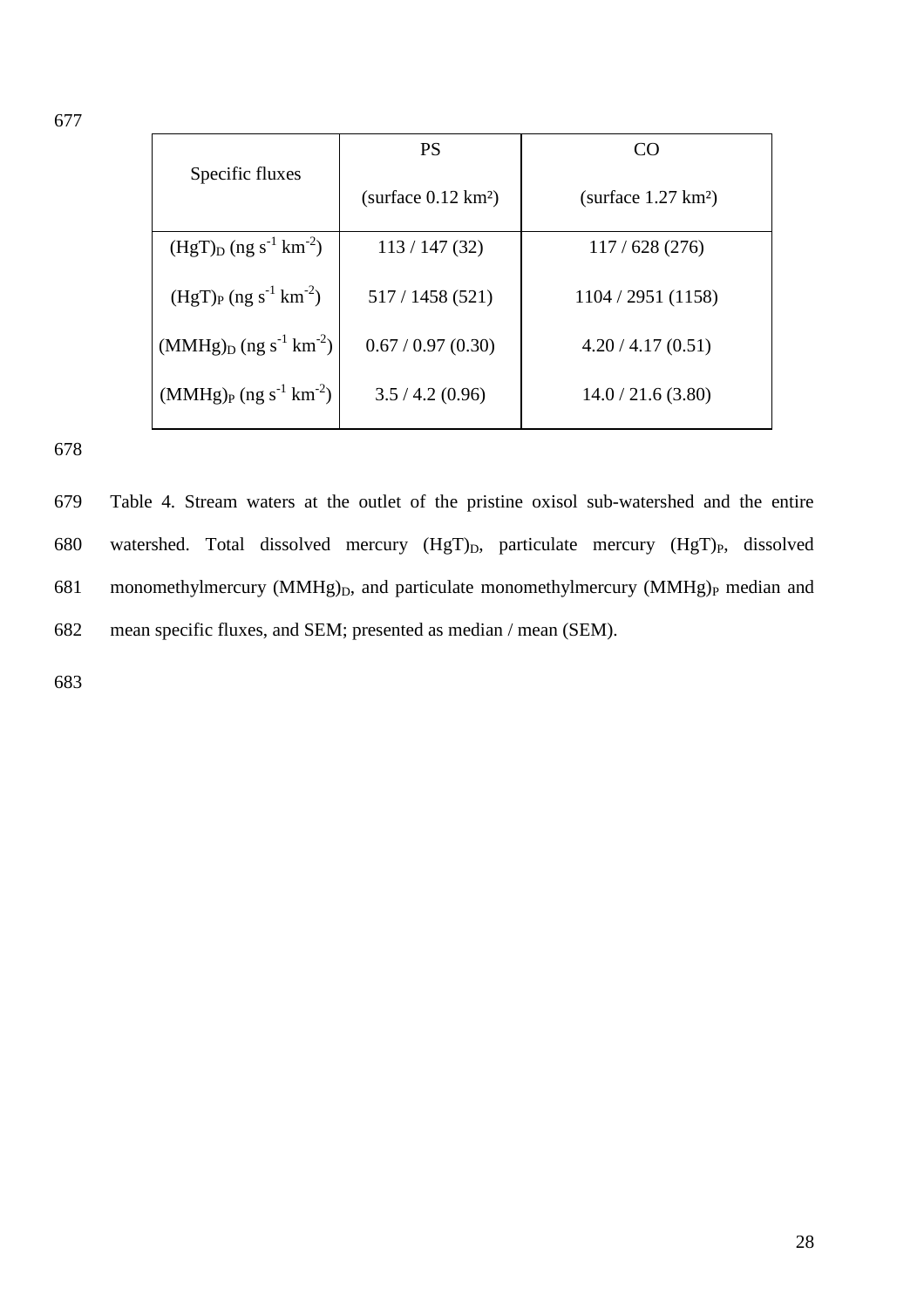| 684 | <b>Figure captions</b> |                                                                                                                                     |
|-----|------------------------|-------------------------------------------------------------------------------------------------------------------------------------|
| 685 |                        |                                                                                                                                     |
| 686 | Figure 1.              | The watershed study site with water sampling $(PS - pristine spring, MS -$                                                          |
| 687 |                        | middlestream and CO - contaminated flat outlet, in the Combat Creek and BR-                                                         |
| 688 |                        | Boulanger River), soil sampling locations and soil types (O: oxisol, U: ultisol                                                     |
| 689 |                        | and H: hydromorphic soil).                                                                                                          |
| 690 |                        |                                                                                                                                     |
| 691 | Figure 2.              | Dissolved $[(HgT)_D]$ and $[(MMHg)_D]$ versus [Cl], for rain, throughfall and                                                       |
| 692 |                        | stream waters at each sampling location; PS, MS and CO respectively, sampled                                                        |
| 693 |                        | during and out of rain events at the 3 sampling points (PS, MS and CO) and at                                                       |
| 694 |                        | the beginning and the middle of the rainy season, respectively.                                                                     |
| 695 |                        |                                                                                                                                     |
| 696 | Figure 3.              | [(MMHg) <sub>D</sub> ] and [(HgT) <sub>D</sub> ] versus Eh and [Fe <sup>II</sup> ] in soil waters. Soil pore waters                 |
| 697 |                        | and overlying waters were sampled near the PS and in the former gold mined                                                          |
| 698 |                        | area between MS and CO, in the beginning and middle of the rainy season.                                                            |
| 699 |                        | Regression lines are plotted if significant ( $p < 0.05$ ).                                                                         |
| 700 |                        |                                                                                                                                     |
| 701 | Figure 4.              | [(MMHg) <sub>D</sub> ] (ng L <sup>-1</sup> ), [Fe <sup>II</sup> ] (mg L <sup>-1</sup> ), and Eh (mV) vertical profiles and sulfide- |
| 702 |                        | accumulating zone (SAZ - gray color area) of the overlying (10 cm thick water                                                       |
| 703 |                        | puddle) and pore water of a flooded hydromorphic soil in the former gold                                                            |
| 704 |                        | mined area between MS and CO, at the beginning of the rainy season. Soil-                                                           |
| 705 |                        | water interface (0cm) is plotted as a horizontal line.                                                                              |
| 706 |                        |                                                                                                                                     |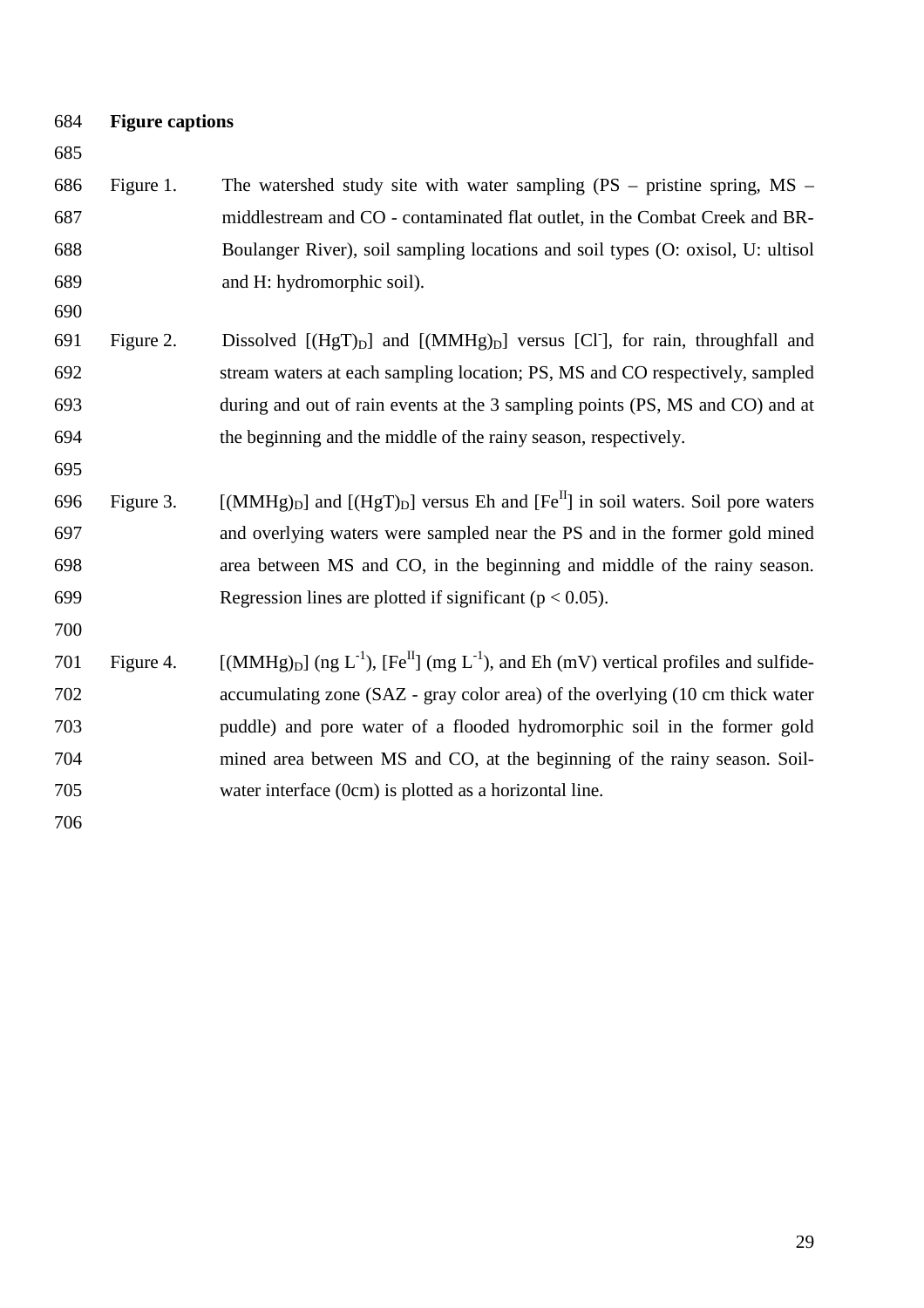707 Figure 1.

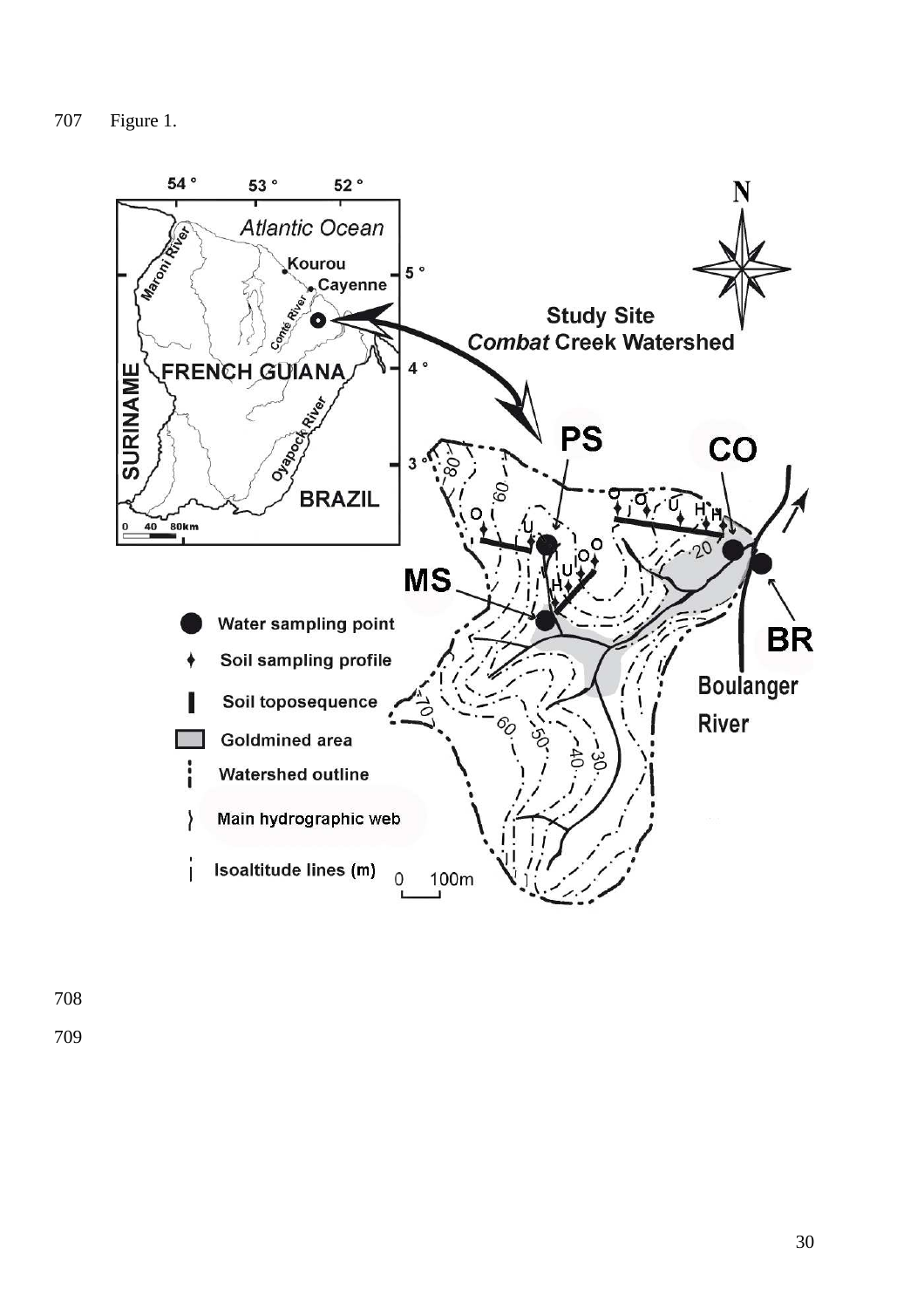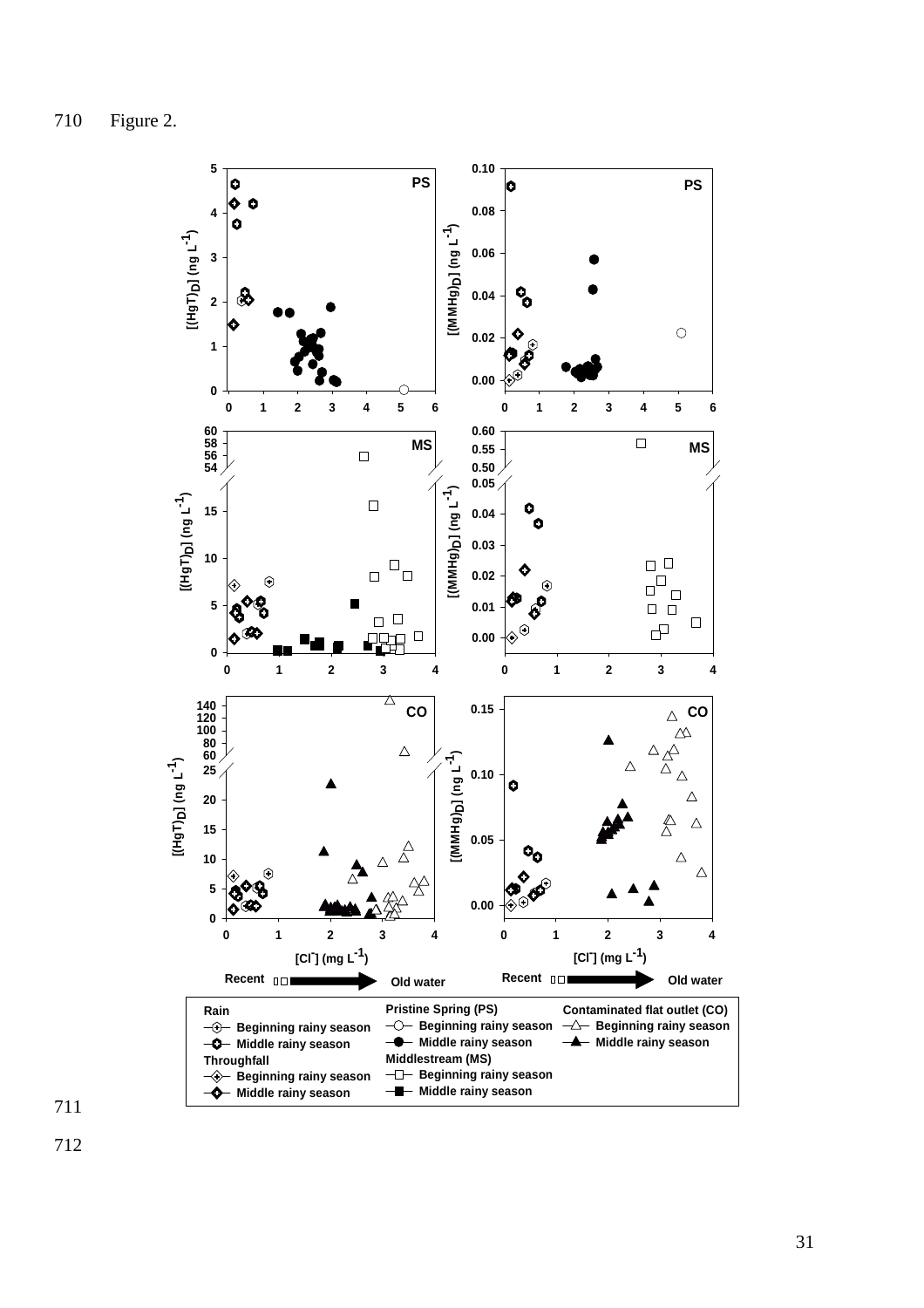